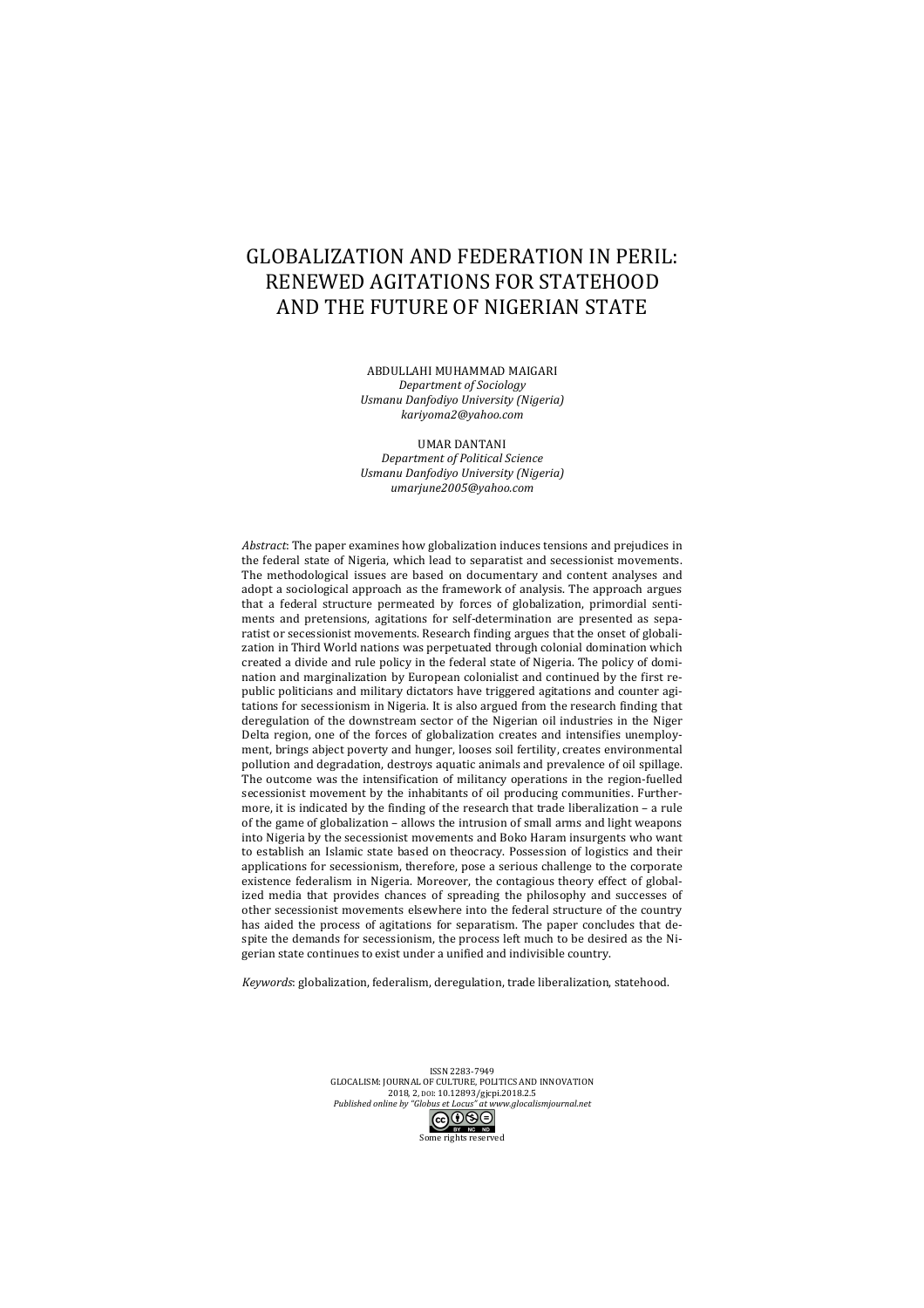## INTRODUCTION

Federations are facing difficult challenges in the era of globalization because it has generated pressures for reform in economic and political organizations as well as in intergovernmental relations of both developed and developing countries. There are forces in inter-governmental relations pulling in opposite directions, some tend to centralize functions of second-tier governments, such as the states in India, while others move to decentralize tiers downward thus creates and generates "subsidiarity" in institutions. Although, globalization at one level has given functional autonomy for efficiency and competition and attracted private capital, on the other however restricted the scope of independent substate level of fiscal policy (Bagchi 2008: 1).

The biggest challenge facing federations in the contemporary democratic epoch is linked to the phenomenon of respect to the plurality of identity of human beings. The threats to federations are not only attributed and superimposed from the underdeveloped former European colonies of Africa and Asia but also from developed countries in Europe. Separatist movements are also prominent within the European Union, which presently has over 40 separatist parties (EFA 2014). The most notable of the movements include Scotland in the United Kingdom, Catalonia and the Basque Country in Spain, and Flanders in Belgium (Bieri 2014: 1). Separatism in the European Union seems paradoxical at first; because it is often regarded as a "postsovereign" system and possibly a model for globalization (Mathews 1997: 61). The European Union was formed from the economic and institutional integration of European states in the decades after the World War II (Jones 2012: 11). While it is not a state itself, the European Union is capable of overriding the national laws and executive decisions of its member states (Krasner 2009: 28). Under the Union, Europe's economy has been integrated into a single market under one currency, the Euro (Jones 2012: 14). Despite being highly integrated, separatist movements are not only emerging but also have the potentials to destabilize the Union. Separatism in the European Union challenges many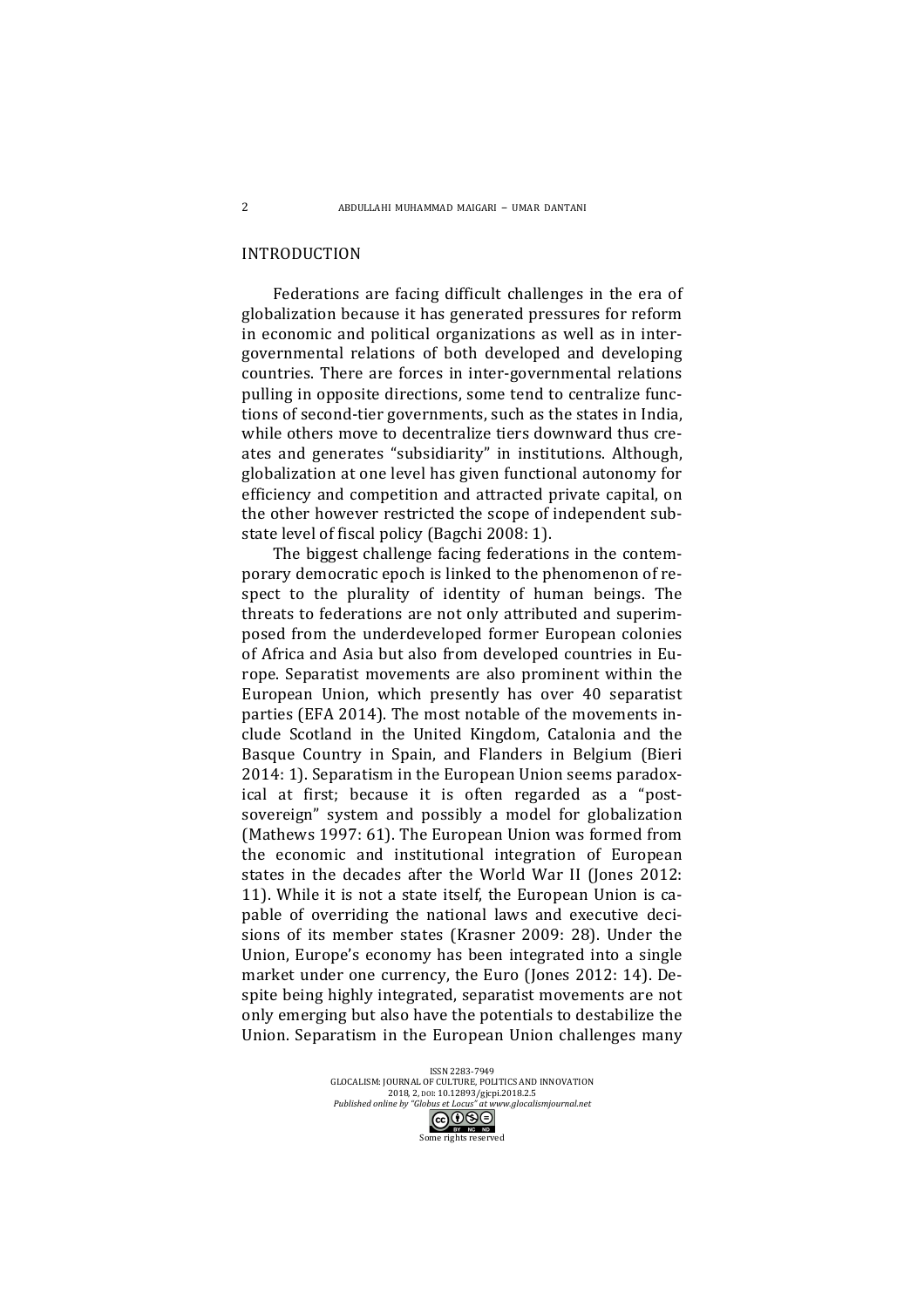assumptions about globalization and the international system. On the one hand, it poses threat to sovereignty and territorial integrity in the current Westphalian state system (Connoly 2013: 67). On the other, it challenges the notion that globalization brings the demise of the state; thus, the demand for new states increases, not decreases (Dayton 2015: 3). 

In Nigeria, a country that declared independence from Britain in 1960, but the military coup in 1966 stoked underlying ethnic tensions. In 1967, a southern group led by the Igbo people, one of Nigeria's three major ethnic groups declared the independent Republic of Biafra. The tendency for secession was created by divide and rule policy of the colonial government a façade of colonial interest and globalization. Nigeria refused to recognize the breakaway state, and a three-year civil war ensued. Everything told, more than one million people lost their lives, many due to starvation. Biafra surrendered in 1970. But defeating a secession movement on the battlefield is a far cry from defeating its spirit and nearly half a century later, the dream of Biafra remains alive. These and other nationalist currents continue to make Nigerian politics choppy, as does a president (Muhammadu Buhari) whose frail health has the country continues on edge. Southern leaders have rejected secession calls as impractical. But the movement for Biafran statehood is still considered enough of a threat that the Nigerian military declared the Biafra separatist movement a terrorist group, harkening back to a simpler time when just wanting a homeland of one's own was enough to be labeled a terrorist (Time 2017: 1).

Therefore, the objective of this study is to identify and examine the factors triggering the renewed agitation for self-determination and secession in some parts of the world especially Nigeria. This is because the agitations threaten the corporate existence of some federal states in the world especially in the developing countries that are mostly inhabited by multi-ethnic population and followers of religious groups. To achieve the objective, the paper consulted secondary data and analyzed the phenomenon of the decline of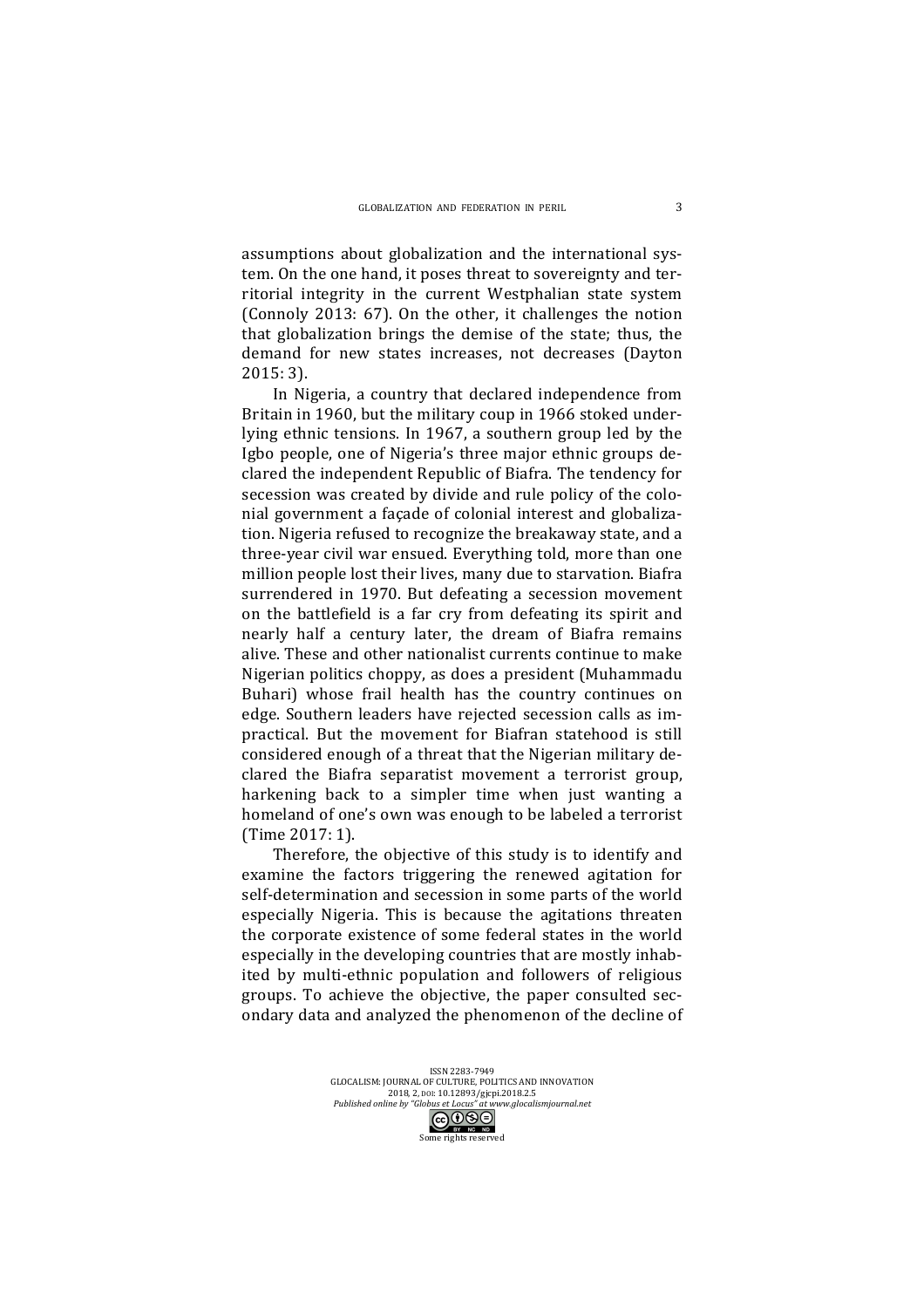federations in the globalized world with reference to Africa and Nigeria in particular.

## CONCEPTUALIZATION

The concept of the federation was developed by Stepan. It is almost synonymous with notions of federal integration and unions (Stepan 1999: 23). He shows differences that prevail among federations established through devolution. Accordingly, holding together federations refer to those multi-ethnic federations established through a process of democratic bargaining (Stepan 1999: 22). In contrast, putting together federations like the former Soviet Union established through a heavily coercive effort by a non-democratic centralizing power to form a multinational state (Stepan 1999: 23) thus such federations lack democratic content. However, some of the countries in Africa that are beleaguered by demands for separation have accepted the gospel of democracy for more than a decade preached by the western political powers. Therefore, the system of government in operation is not the only causal factor that propels citizens to seek for a breakaway from an independent country. Relatively successful synthesis of republican and liberaldemocratic ideals or of public and private autonomy is contemporary in crisis (Benhabib 2005: 673). The crisis is not democracy in nature in the first place but territorially circumscribed nation-state formation (Benhabib 2005: 673). Thus, the crisis has now become a commonplace in normative political thought as well as in the social sciences to foretell "the end of the nation-state" and "the demise of the Westphalian conception of sovereignty" (Benhabib 2005: 673). Colonial configuration of countries in their former colonies was one of the major factors that ignite separatist uprisings in developing nations that are facing internal strife for secession. The European colonialists integrated a diverse group of people that were hitherto separated with no any interaction and relationship to live together under a single entity despite their apparent incompatible cultural differences. This utters disregard to the diversity of the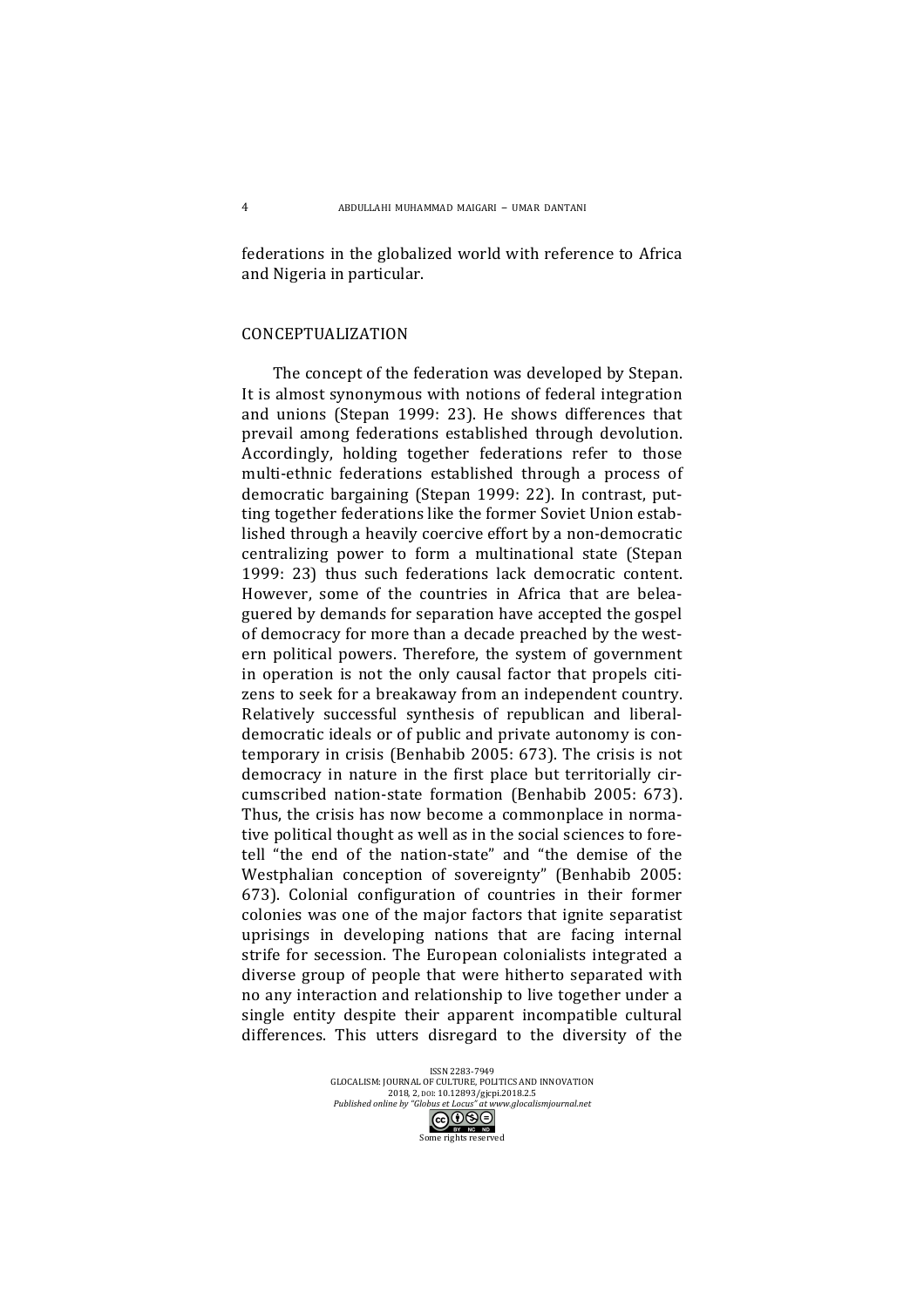population in the former colonies planted the seed of discord and animosity especially in Africa, which led to civil wars and cross-border conflicts in most of the former European colonies.

In this respect, it is possible to divide federations broadly into two categories. In the first category, there are those federations that ensure territorial power-sharing and do not recognize ethnic and linguistic cleavages (József 2005: 246). Many of the older western federations such as the US, Australia and Germany fall under the categorization. Typically, they are termed, national or mono-national federations (Burgess 2006: 104; O'Leary 2001: 279). Most of these federations resulted from the coming together of their units, which previously existed independently. Their main purpose was "to unite people living in different political units, who nevertheless shared a common language and culture" (Forsyth, cited in  $O'$ Leary 2001: 279).

Federations in the second category not only recognize ethnic and linguistic diversity but also reflect them in their ideology and structures. Such federations are called multinational and ethnic federations. There is no clear distinction between ethnic federalism rarely used in the Western context from that of multinational federalism. On the one hand, scholars identify all those countries "in which internal boundaries have been drawn and powers distributed in such a way to ensure that each national group is able to maintain itself as a distinct and self-governing society and culture" as multinational federations (Kymlicka, 2006: 64-5). On the other hand, the ethnic-federal state has been conceived as one in which "component territorial governance units are intentionally associated with specific ethnic categories" (Kymlicka 2004: 165).

One could then argue ethnic, as opposed to multinational federalism, is more appropriate in the Ethiopian federation context. It is conceivable to view this from the ideological rigor of ethnic regionalism in that country (Kymlicka 2006: 56). In Ethiopia, unlike Western multinational federations (e.g. Spain) that addressed and mediated issues of ethnic autonomy through a protracted bargaining between the State and mobilized minority groups, federalism entails a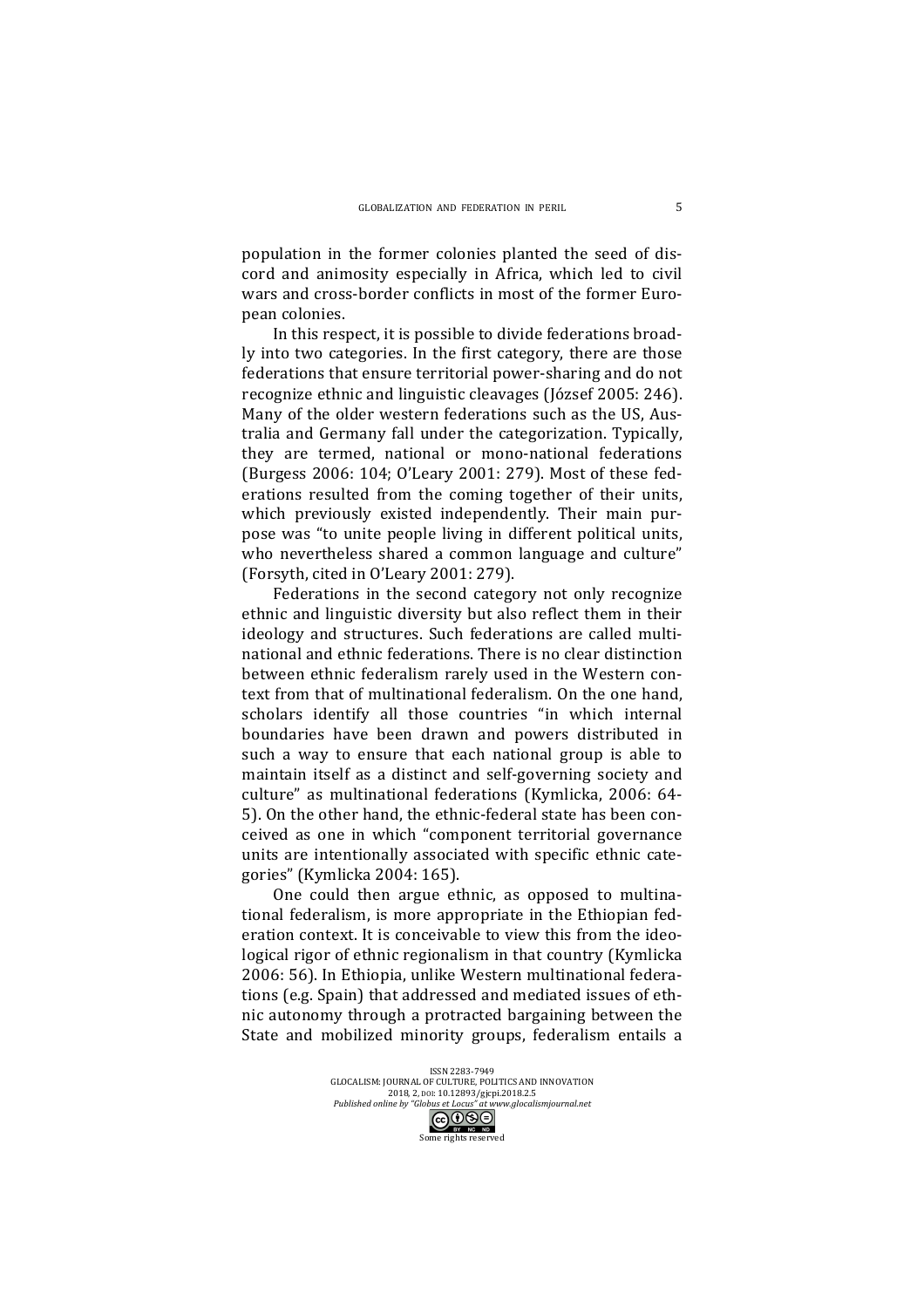top-down reconstitution of the country based on ethnicity (Kymlicka 2006: 56). As a result, many ethnic groups, which were not mobilized before 1991 based on ethnic nationalism, were required to organize themselves according to their ethnicity to fit into the new ethnic-federal system. Thus, ethnic regionalism led to the overall ethnification of politics in the country as the State promotes ethnicity as the key instrument of political mobilization and state organization. Indeed, Ethiopia in contemporary federal experiment exhibits some of the characters of ethnicized polities. Thus:

Territorial boundaries are drawn in a way that maximizes ethnic homogeneity. Policies are pursued which differentiate the status rights of citizens according to ethnic affiliation. Policies are proposed, advocated and resisted, and associations as well as political parties are formed, in the name of fostering the well-being of an ethnic community at the expense of excluding those internal and external groups who are considered not belonging to it (Fleiner 2001: 5).

From the above therefore it is more appropriate to use ethnic federalism in the Ethiopian context than multinational federalism. In contrast to Ethiopia, the western federations (e.g. Canada and Switzerland) usually categorized as multinational do not promote ethnicity as the chief instrument of state organization and mobilization nor seek congruence between ethnic and intra-federal boundaries. Following from the above discourse, the federal republic of Nigeria falls among the federations that could be categorized as multinational which overtly does not promote ethnicity however beneath the surface breeds' ethnoreligious hatred capable of leading the country to breakaway like the former Yugoslavia.

#### PROBLEM OF THE STUDY

At decolonization, African states had pledged their commitment to the sovereignty and territorial integrity inherited from colonial masters. In doing so, they were reaffirming the prevailing interpretation of national self-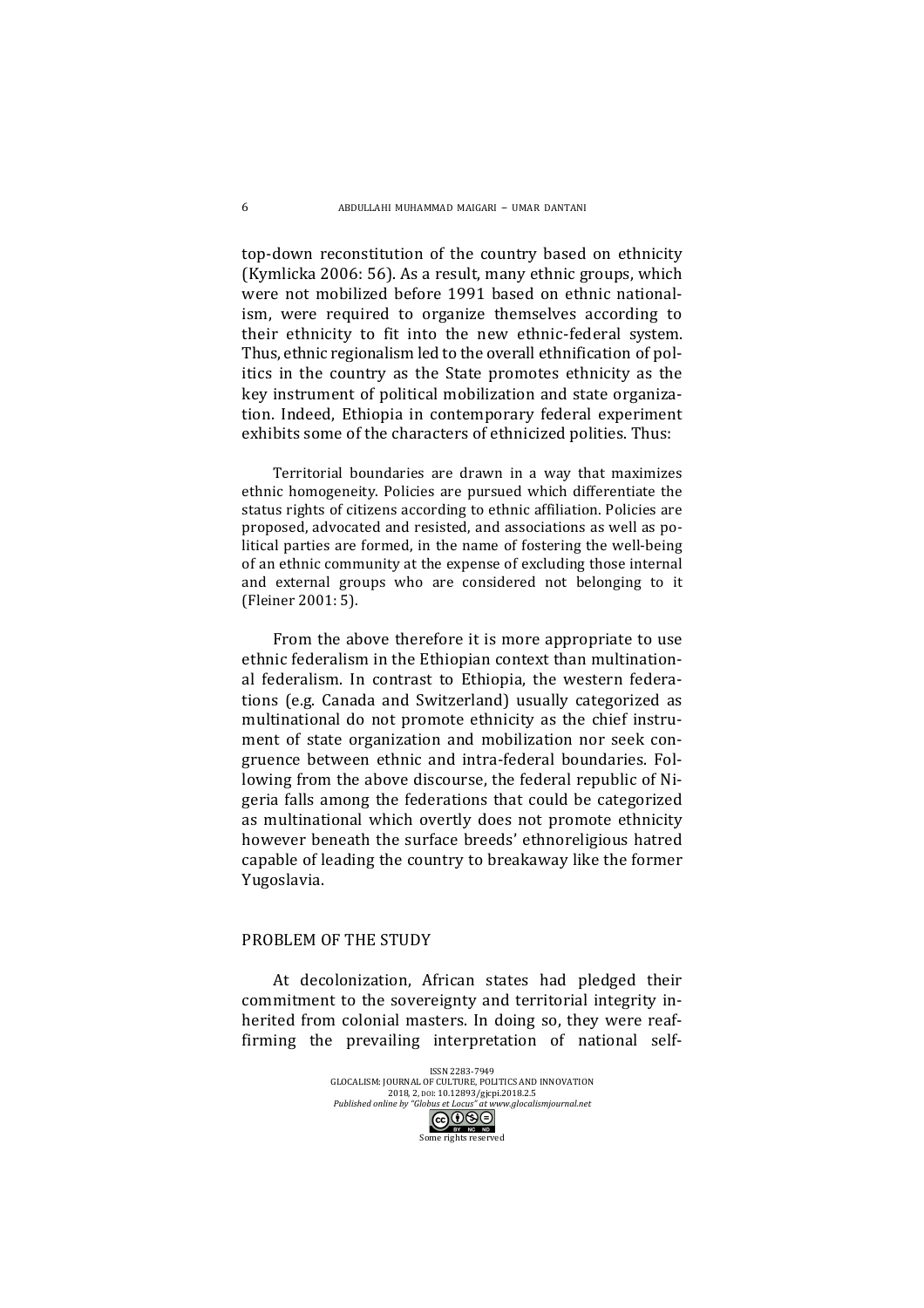determination that had granted them their independence and understood to apply only to overseas possessions. In accordance with the interpretation, and as tragically illustrated by the failed attempts of Katanga and Biafra, secessionist movements were forcefully quelled. With the exception of Bangladesh in 1971, no clear-cut example of state creation by secession occurred during the Cold War period (James 1990:  $61$ ). The intransigence stems from the fear that granting recognition to secessionist movements prompts similar demands elsewhere thus eventually lead to the disintegration of states. The fear surfaces after the separation of South Sudan from Sudan. It has become a reference point and inspiration to separatists and secessionists across the continent to press their demands for a new country. The event of South Sudan's independence gave increased impetus to agitations for a reconsideration of the Nigerian union. The clamor for a "Sovereign National Conference", where the peoples of Nigeria would decide the political future of the state, has since increased and gave rise to yet another era of inter-group suspicion and general political unease (Human Rights Watch 2012: 10).

Similarly, secessionist movements directly imperil the integrity if not the existence of the state from which they seek to break away and are viewed with hostility. Since a successful secession could set a precedence that inspires similar secessionist movements elsewhere, even the most isolated case risks pose threat not only to the existing territorial status quo but also to international order. Given that the fears are founded on the assumption that claims for national self-determination and secessions are ultimately made by ethnic groups albeit the multi-ethnic composition of most states, fulfilling the demands indeed seem suicidal. Hence, the reluctance of established states to support secessionist claims (Jacquin n.d.: 10).

Ethnicity, religious intolerance and colonial heritage of divide and rule are some the factors identified which combined to trigger the rising discontents that threaten the corporate existence of some federal states in developing countries however such primordial characteristics are less pronounced in developed countries: Canada, Switzerland, Spain,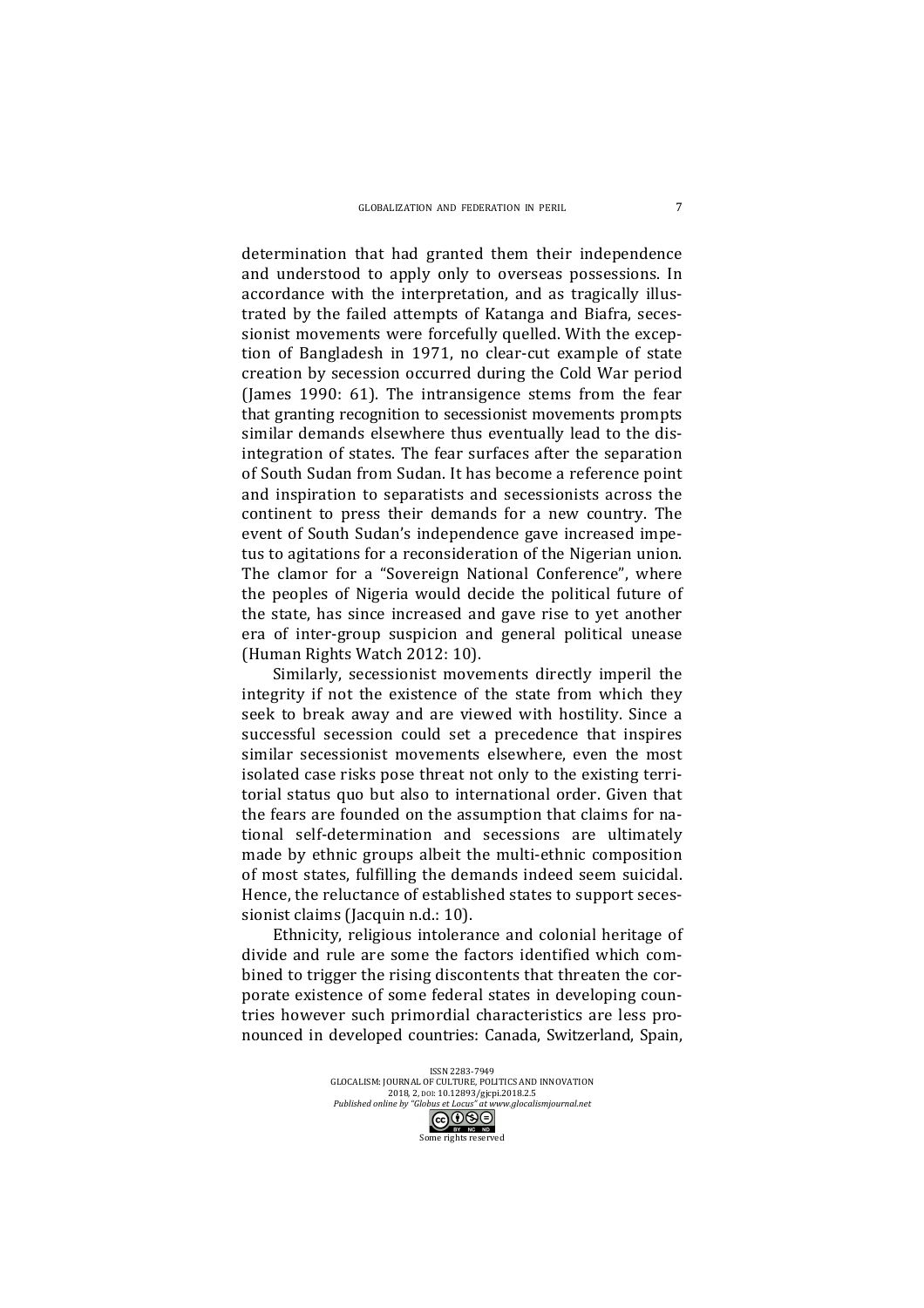Germany and Belgium. Thus, these signify danger for the corporate existence of countries bedeviled with agitations for self-determination as it has taken a new dimension different from the nationalist movements of the late 1950s and early 1960s against the departed European colonialists. In different nations, it has been observed that skewed sharing and allocation of national resources along religious and ethnic divides have exacerbated the nagging demands for breakaway or dissolution of federal states. Based on this, therefore, demands for self-government, secession and selfdetermination become a common phenomenon in the world since the end of the World War II. However, renewed irksome complaints and independence uprising in different regions of the world for self-determination has attracted the attention of the social thinkers to study the situation and provide logical explanations which link globalization with the threats of separation, secession or breakaway federations. Former colonial colonists are preoccupied with different internal agitations for separations after the independence struggles in the 1950s, 1960s and 1970s in Africa, Asia and Latin America.

In a nutshell, in Africa alone in the wake of independence, a federal structure was established in Nigeria, Mali, East Africa, Ethiopia-Eritrea, Congo Republic and Central Africa. With the exception of Nigeria, all of these federations collapsed and the concerned states adopted a more centralized state structure (Rothchild 1966: 275). However, Rothchild's submission was before the Nigerian civil war in 1967 which tested the strength of the federal system by Igbo people who demanded a sovereign state of Biafra.

Therefore, the colonial arrangement has placed some ethnic and religious at the advantage positions, especially in the area of western education Northern Nigeria is backward in terms of literacy rate compared to southern part who had earlier contact with the Europeans due to their geographical location at the coast of Atlantic Ocean. This implies that the southerners dominate the civil service by virtue of their educational background. However, religious belief in Northern Nigeria allows polygamy and has payed way for the population boom in the region. Similarly, the Northern region has a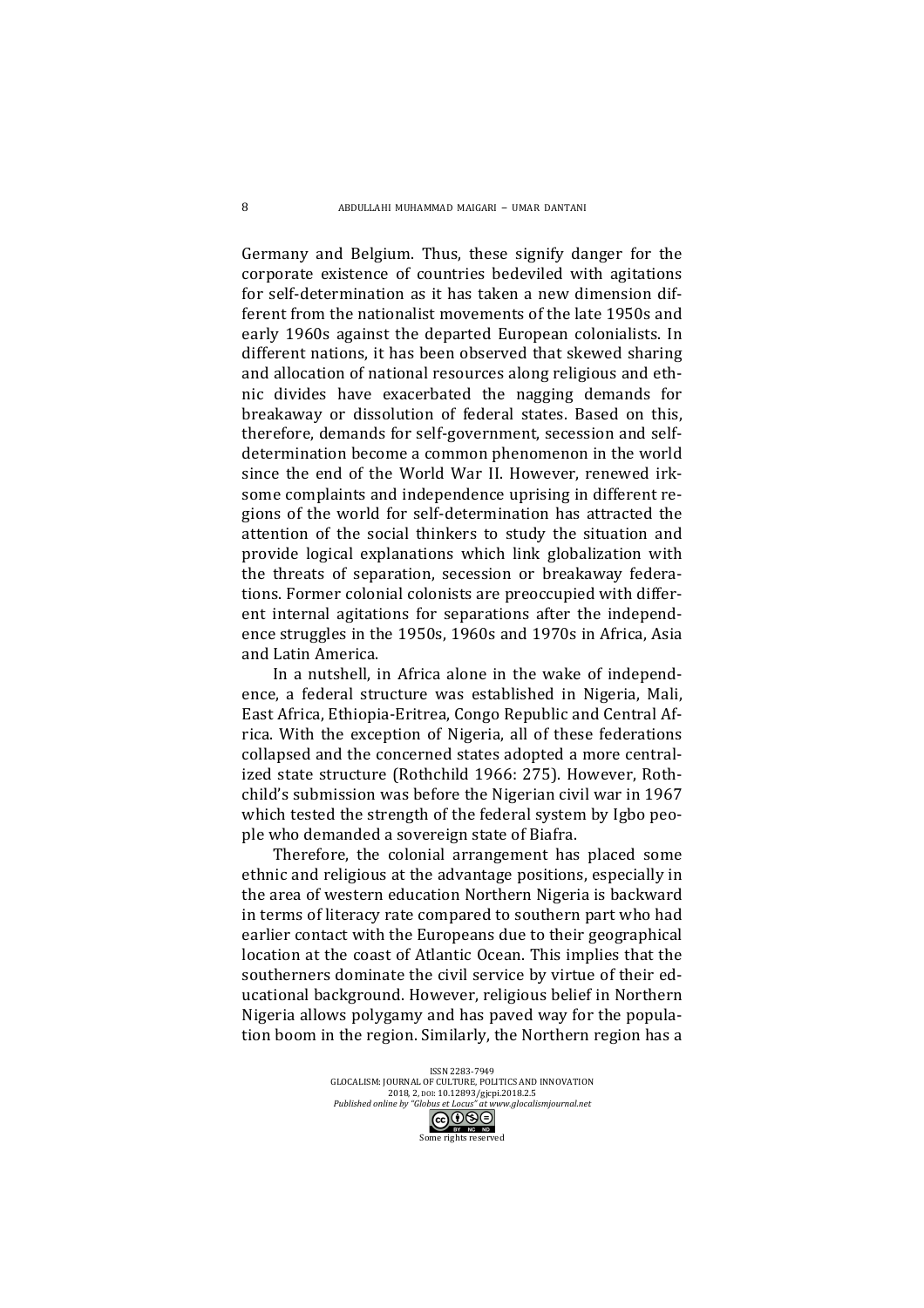vast landmass more than the other parts of the country. Based on these analyses, the north dominates other regions in terms of the population while the southerners dominate the civil service.

Dissatisfied with the introduction of recruitment into public service, resource allocation and distribution based on population, the southerners felt marginalized. Even when Nigeria was divided into six geopolitical zones, five geopolitical zones have six States each while the Southeast geopolitical of Igbo people have five states. The numerical superiority has put the northerners as a determiner or deciding factor during the Presidential election in Nigeria in all democratic experiments since 1963. Fifty-eight years after independence from Britain in 1960, the Igbo region has not produced a Nigerian president which it is viewed as an inability of the North and West to integrate and accept the Igbo people as compatriot after the 1967 Nigerian civil war. As a result of the above factors, north wants to stay in power due to their numerical superiority to remedy the educational backwardness and less number of personnel in civil service. Whereas the Igbo people of the Southeast observed that under such arrangement, it is practically impossible for an Igboman to become a president of Nigeria or get impartial treatment in the current federalism. However, some Yoruba people demand the establishment of Oduduwa Republic but their agitations have not taken a violent pattern. In this connection, the Igbo people are of the view that they do not share any common demographic and geographical characteristics with the Northerners and Western Yoruba. At the best, they share similar religious belief (Christianity) and geographical neighborhood with the Niger Delta region and at worst they want Niger Delta to be part of Biafra due to the crude oil deposit and Port-Harcourt for its seaport because the entire Igbo states in Nigeria are landlocked.

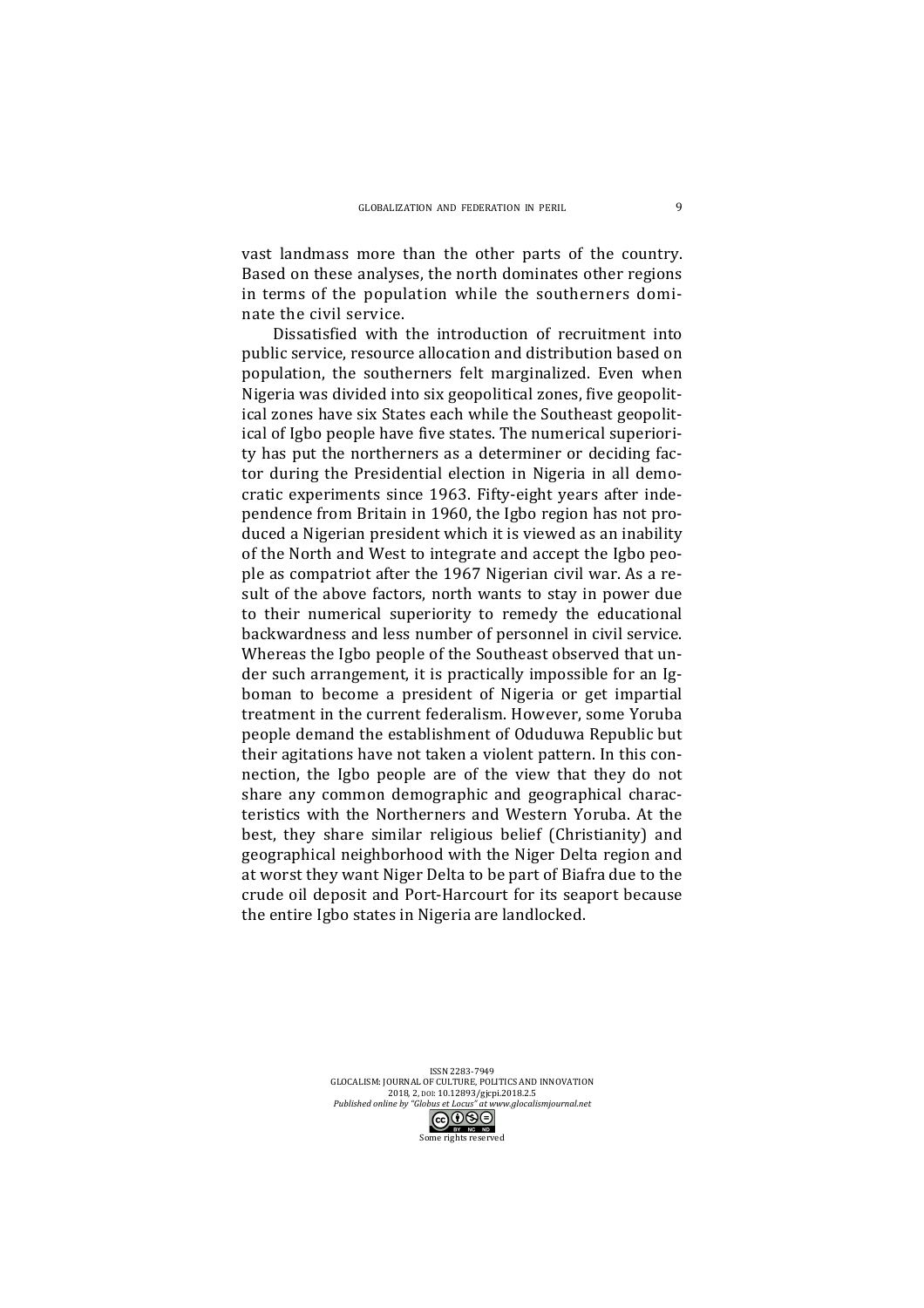## AN OVERVIEW OF PROBLEMS IN SOME FEDERAL / MULTI-ETHNIC STATES

The researchers selected the countries reviewed below based on the prevalence of demands for the dissolution of the federal state. The focus is on multi-ethnic, religious and racial countries whose citizens are in constant struggle for secession, separation and self-determination. Therefore, in this regard, colonialism, region, the system of government, and economic development are not the major factors that determined the selection.

### *Globalization and the States*

Globalization signifies free trade in goods and services, free flow and transfer of capital, investment and establishment of industries without regard to national boundaries i.e., internationalization of production, curtailment and elimination of tariff and other barriers to trade, and the rules of the game being laid down by the World Trade Organization. WTO negotiations ensure that developed countries are the key actors because they could provide and demand advantages. Therefore, WTO negotiations are mostly initiated by the developed countries and gradually involved developing countries in the discussions (Winham 1986: 376). Normally, WTO makes decisions by consensus rather than voting. In relation to this, developing countries argue that consensus decision making decreases their sovereign power in many ways. First, consensus decision requires that no member present at a meeting formally objects to the proposed decision (WTO 1995). Indeed, weaker and smaller developing countries do not have permanent representatives in Geneva or have few representatives that could attend the numerous meetings of WTO. Second, consensus decision making occurs in an open discussion and developing countries fear the outcome of expressing their viewpoint that could contradict the demands of the developed countries. Third, the developing countries exploit the opportunity of consensus decision making to hold small group meet-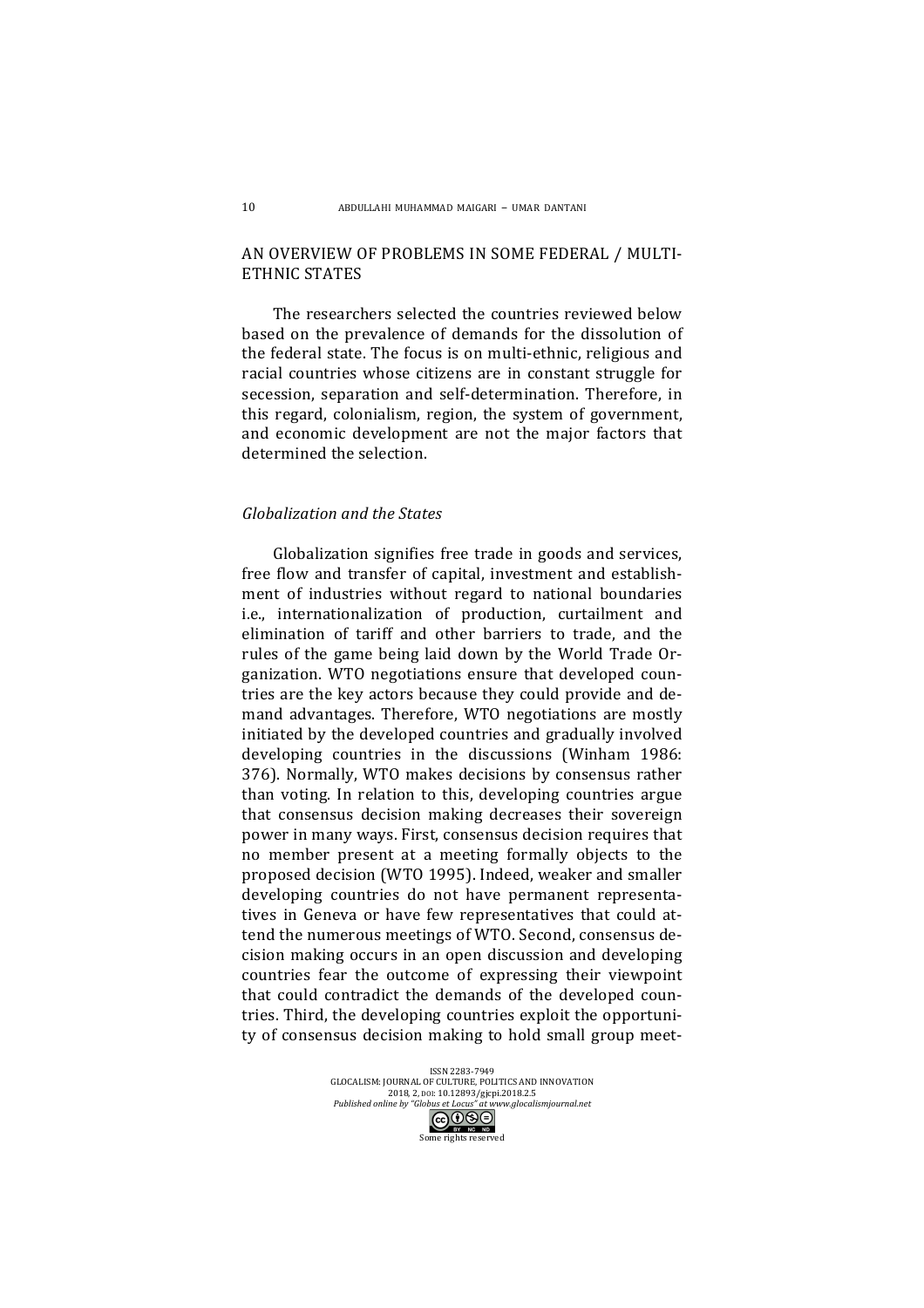ings outside the premise of WTO that exclude the participation of the developing countries. Therefore, in the smaller group meetings, the developed countries arrived at a united front and pressure for consensus decision making during the WTO General Council (Narlikar 2002: 171-185). In short, the developing countries have limited sovereign power to express their interest on various issues *i.e.* trade liberalization, the balance of payment, prices of commodities, capital movement and external debt. In essence, consensus decision-making has sovereignty deficit that affects developing countries.

The International Monetary Fund, World Bank, OECD and G-7 summits a process that is both the cause and consequence of the information revolution that contributes to the disintegration of the Soviet Union. In the contemporary epoch, no state controls globalization or isolates itself from the rest of the world. Globalization affects the internal balance of power in federal states (Reddy 1999: 13). Therefore, the demands for statehood from an independent state predate the current tide of globalization in the twenty-first century however it has been greatly influenced by the factors associated with globalization, which have endangered most of the federal states in the world. Since 1945, the tendency toward fragmentation has gained more and more momentum. There are numerous examples of countries, which have broken into several parts. The breakdowns of the U.S.S.R. (1991) and Yugoslavia (December 1991) are among the most spectacular but there have been many others thus the secession of Iceland from Denmark (1944), Singapore from Malaysia (1965), Bangladesh from Pakistan (1971), Somaliland from Somalia (1991), Eritrea from Ethiopia (1992), and Slovakia from Czechoslovakia (1993). Within the countries with substantial linguistic diversities, there has been a constant tendency toward the multiplication of autonomous regions. In India, there were 13 states and 6 territories in 1957, while in 1995 there were 25 states and 7 territories; Nigeria went from 4 states in 1960 to 36 in 1996; even an ancient Switzerland saw the creation of a new canton in 1976. The same tendency could be observed where the Con-

> ISSN 2283-7949 GLOCALISM: JOURNAL OF CULTURE, POLITICS AND INNOVATION 2018, 2, pol: 10.12893/gjcpi.2018.2.5 *Published online by "Globus et Locus" at www.glocalismjournal.net*<br>  $\begin{array}{|c|c|}\n\hline\n\text{G}\bigodot\text{S}\ominus\n\end{array}$

> > ome rights reserved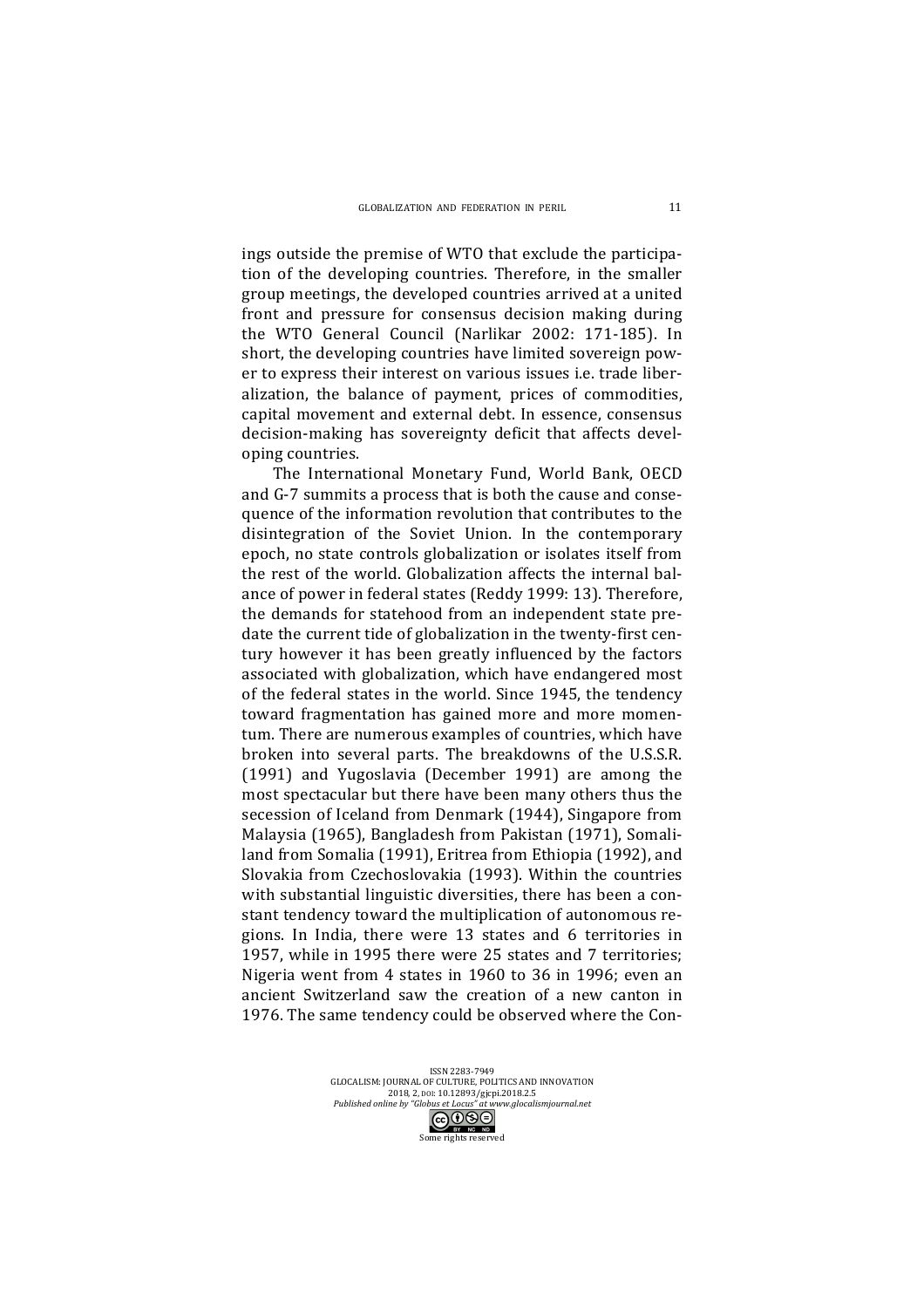stitution of federating states did not work except for a few exceptions (Roehner and Rahilly 2016: 10-11).

In Pakistan, Baluchistan earlier attempts for the independent state were tactfully thwarted by the political leadership of Pakistan. They accepted the amalgamation with the state of Pakistan but got apprehension that Baloch population was only a small fraction of the total population of Pakistan hence in a serious danger of loss of identity when not duly protected. The later events like the establishment of the One Unit further fortified the apprehensions. Later on, the political arrangements under long military rule further added to the seriousness of the challenge as Balochi who had a scant representation in military and civil service of Pakistan developed a serious sense of alienation and deprivation. The phenomenon forced them to rally under the banner of nationalism. The Baloch had voiced strong grievances about their lack of proportional representation in the Pakistani bureaucracy and armed forces or in the provincial administration of Baluchistan (Breseeg 2004: 103).

The grievances of the Baloch were due to the dominance of Punjabis in administration. Baluchistan remains the poorest province, with lowest per capita income, as compared to other provinces in Pakistan and acts as the main factor for the resentment of the people' (Haq 2006: 64). The Baloch leadership is also unhappy over the planned construction of new cantonments: "A rocket attack on General Musharraf during his visit to Kohlu town in December 2005 elicited a severe response from the military government. A full-fledged military operation, which is still going on, was launched in Dera Bugti and Kohlu" (PIPS 2009: 132). The armed tribal resistance in Baluchistan continues and Nawab Bugti was killed in 2006 but his legacy remains. He is even considered today as the popular leader amongst the masses. The killing of Bugti has led to great resentment in Baluchistan towards security forces. A number of military operations in Baluchistan have further aggravated the problem of nationalistic tendencies. Having lost faith in the political system and power-sharing, the Balochis show strong resentments towards the Punjabis and the military: "The Baloch nationalism has steadily developed. Every time, after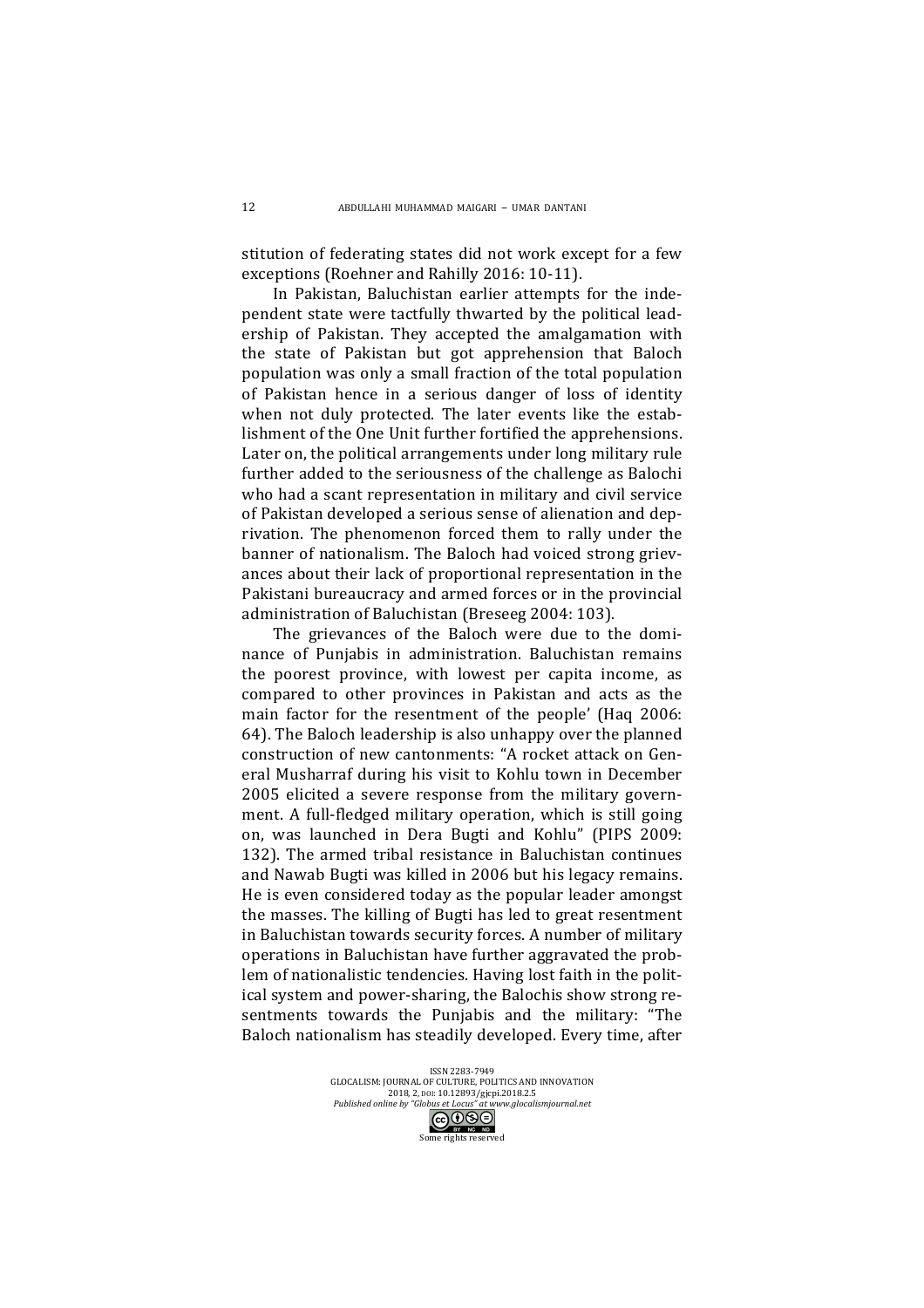being crushed, the national movement arose more forcefully than before" (Haq 2006: 99-100). 

Multi-ethnic federations like Ethiopia and Nigeria that do not have a *Staatsvolk* could be susceptible to instability or perhaps fragmentation when they adopt a majoritarian electoral system (O'Leary 2001: 287). A majoritarian system of election inhibits some of the competing ethnic groups from sharing power. *Staatsvolk* refers to an ethnic group whose population size is above 50 per cent of the overall population of a given multi-ethnic federation and controls the state through democratic elections (O'Leary 2001: 285).

The latest country which splits into two in the world in Sudan. In 2011, the perennial violent for self-government by the people of South Sudan was realized after more than five decades of incessant fighting. The conflict between the central government and the Sudan People's Liberation Movement/Army (SPLM/A) re-emerged in 1983 and lasted till 2005 when the Comprehensive Peace Agreement (CPA) was negotiated and signed. SPLM/A did not develop any real state institutions in southern Sudan during the conflicts. Under the CPA South Sudan was given six years' interim period before conducting referendum on independence. The initial support for federation was championed by John Garang. However, his death in 2005 begun a shift to a more pro-independence position as propagated by new SPLM/A leader Salva Kiir (Idris 2013: 116-7). South Sudanese overwhelmingly voted in favor of independence in January 2011 and South Sudan was declared a sovereign state on 9 July 2011 and recognized by the international community. Years of marginalization, neglect and subjugation by the central government in Khartoum ignited an uprising for selfdetermination from the Arabs Muslims by the blacks and predominantly Christians from the South. Despite being the source of oil, the Southern remains the most backward and underdeveloped part of the Sudan in terms of human development indicators and social infrastructure. The relegation of the Southern Sudanese to second class citizens in the political and social arrangements pressures the demand for separation. A study conducted in Sudan found that its political and economic developments were deteriorated by its de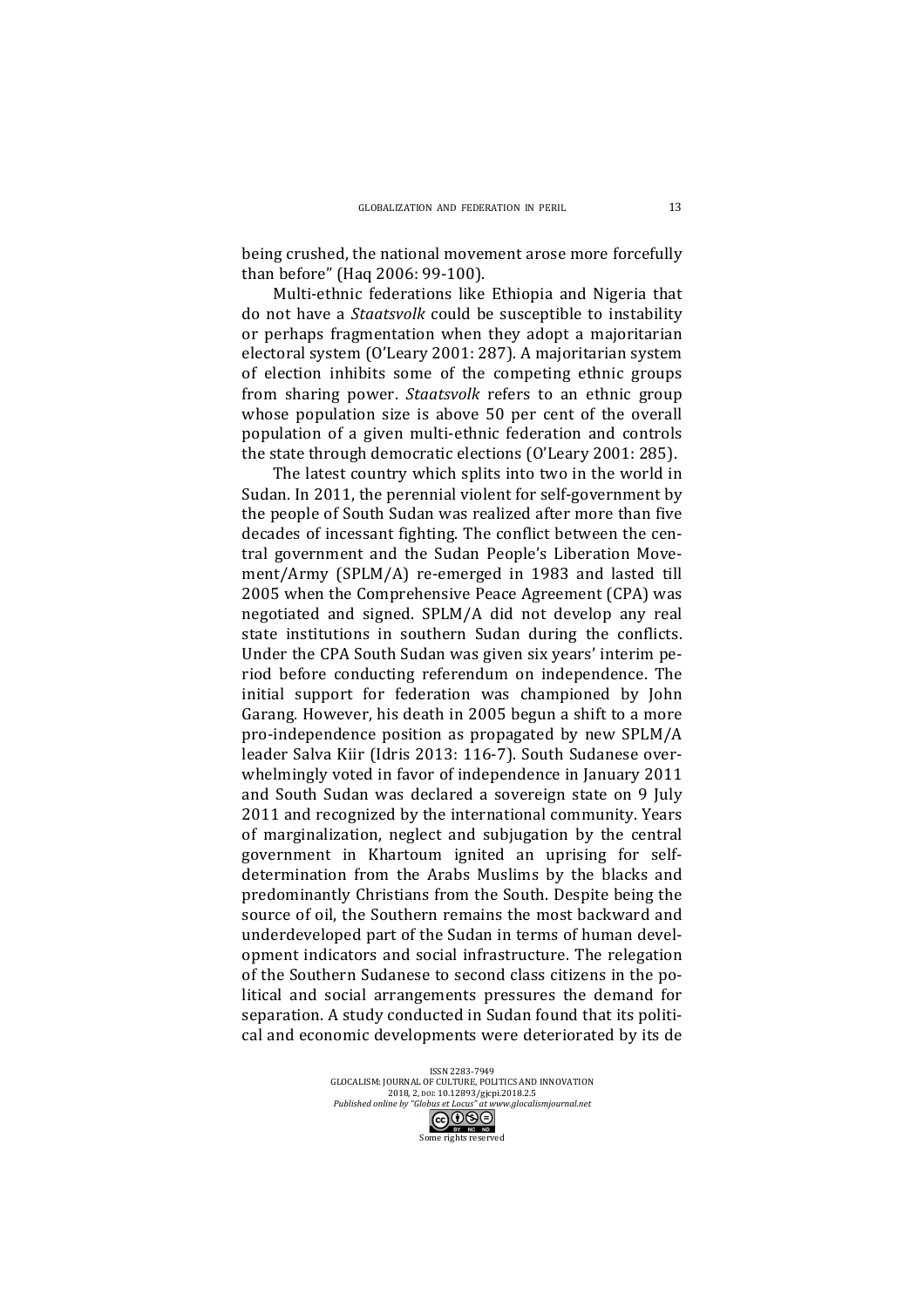jure connection to Sudan. Arab elites appropriated most of the revenues from oil fields located in the southern part of the country and prevented from any gains from the political cooperation of Sudan as limited as they might have been (Dobos 2014: 185).

However, apart from the failure of leadership and the tendency to rule on primordial sentiments and distribute societal wealth on demographic characteristics, colonialists balkanized their former colonies without due regard to cultural, historical and linguistic divisions. The divide and rule policy of colonial master an attribute of ancient globalization was a potent factor that destabilizes federal State in independent countries of Africa and Asia. Though Latin America has former colonies, the phenomenon of self-determination or demand for a sovereign State and secession was not as widespread as in Africa and Asia. The haphazard manner in which European powers spliced the continent into colonies made most of the African countries vulnerable to potentially split up for a myriad of reasons including a simple disagreement between a region and the central government (Bamfo 2012: 2).

Furthermore, in the Horn of Africa, Eritrea and Ethiopia where tensions were caused by different globalized colonial histories as well as cultural and linguistic differences. The Seare, the Casamance and Senegal, Cabinda and Angola, the Volta Region of Ghana and Togo, and Anglophone Cameroon and Francophone Cameroon are typical examples. Since the mid-1980s, Northern Uganda, populated dominantly by the Acholi, has suffered from civil unrest perpetrated by the Lord's Resistance Army (LRA) led by Joseph Kony, an Acholi and a smaller organization, the Allied Democratic Forces. Kony intends to rule Uganda according to "Ten Commandment Principles" and has abducted several thousand children and pillaged several villages in the northern region, leaving nearly half a million people homeless (Bowyer 1975: 105).

Similarly, in Mali, the government was faced with the gravest threat from the Tuareg rebels. On April 6, 2012, rebels from the northern half of the country, the National Movement for the Liberation of Azawad (MNLA), declared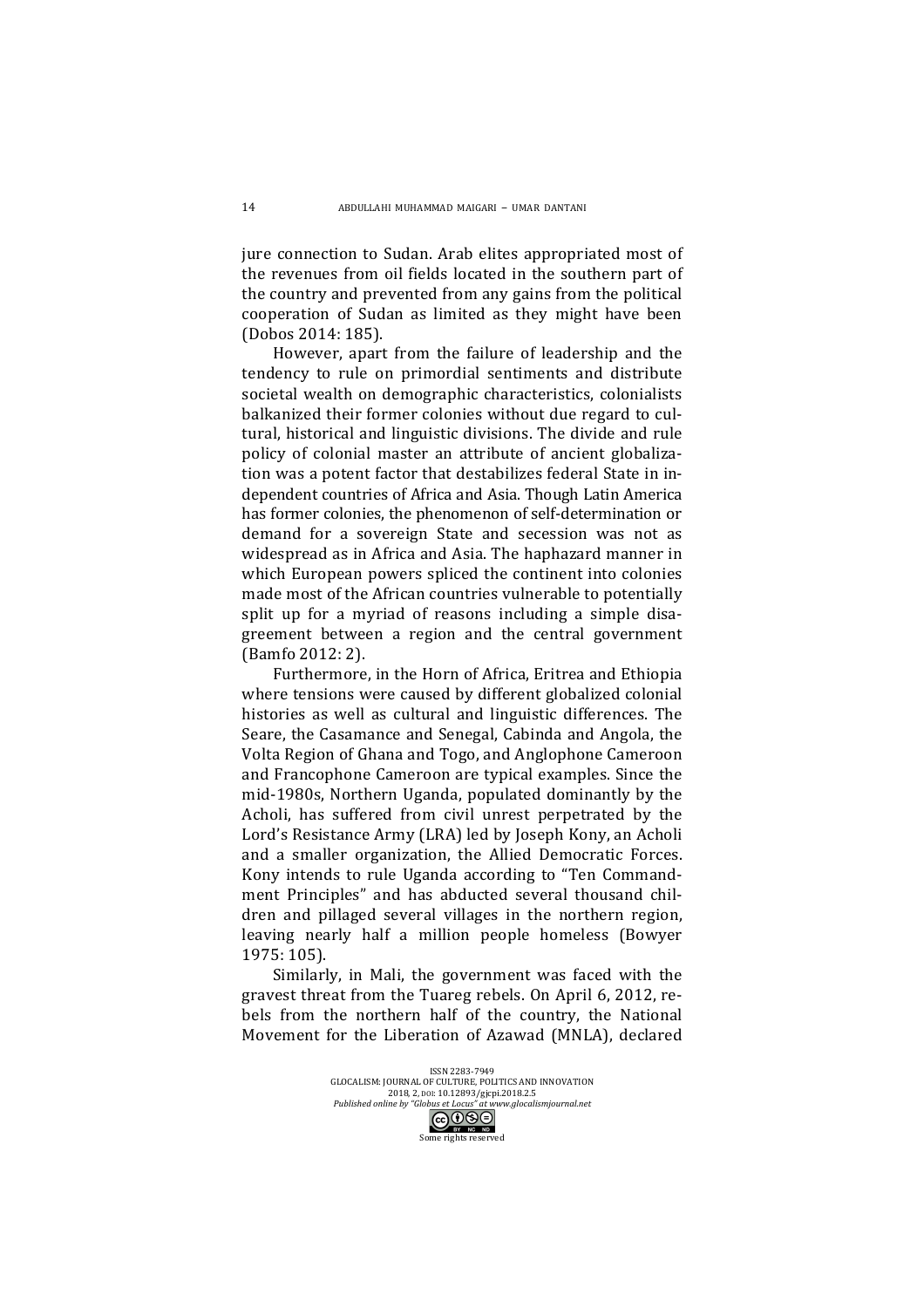the northern half of Mali an independent state under the name Azawad. The new state covers more than half of Mali and includes Kidal, Gao, and Timbuktu. The rebellion which kicked off in January 2011 owes its success in large part to Gaddafi. The Casamance, a region in southern Senegal, has become the most restless region since early 1980 when the Movement of Democratic Forces of Casamance (MDFC) began a violent confrontation with the Senegalese government for self-rule. Casamance was a Portuguese region before France and Portugal negotiated a settlement which handed over the territory to France (Burgess  $2012: 10$ ). The region's history, location, and poor economic conditions have provided the impetus for separatism. The Niger Republic was plunged into civil war from 1990 to 1995 when independent-minded Nigeriens and ethnic Tuaregs opposed to the central government and wanted autonomy for northern Niger. Rebels seeking autonomy attacked the capital, Niamey, followed by reprisal attacks from government forces arresting Tuaregs en masse. In 1995, the largest Tuareg coalition, the Coordination of Armed Resistance, agreed to a limited autonomy and signed a peace accord with the Nigerien government (Bamfo 2012: 6).

However, in the case of Malaysia, the early departure of Singapore from the federation in August 1965 did not bring about its complete collapse. Indeed, it led to the immediate constitutional readjustment and adaptation of the remaining constituent units in the federal state, a process that indicated a desire for federation for its own sake. Today the Federation of Malaysia is the only one of Franck's four case studies that have endured intact since the rupture of its early years. Together with the 11 constituent units of Peninsular Malaysia and the two states Sabah and Sarawak of North Borneo across the South China Sea comprise of 13-unit multiethnic, multicultural and multinational federation that most commentators would probably describe as a success (Franck 1968: 5).

In Europe, Spain, for example, the Basque country and Catalonia were the two Spanish regions most active in demanding autonomy. In spite of a longstanding tradition of self-government, it was mainly after 1960 that separatist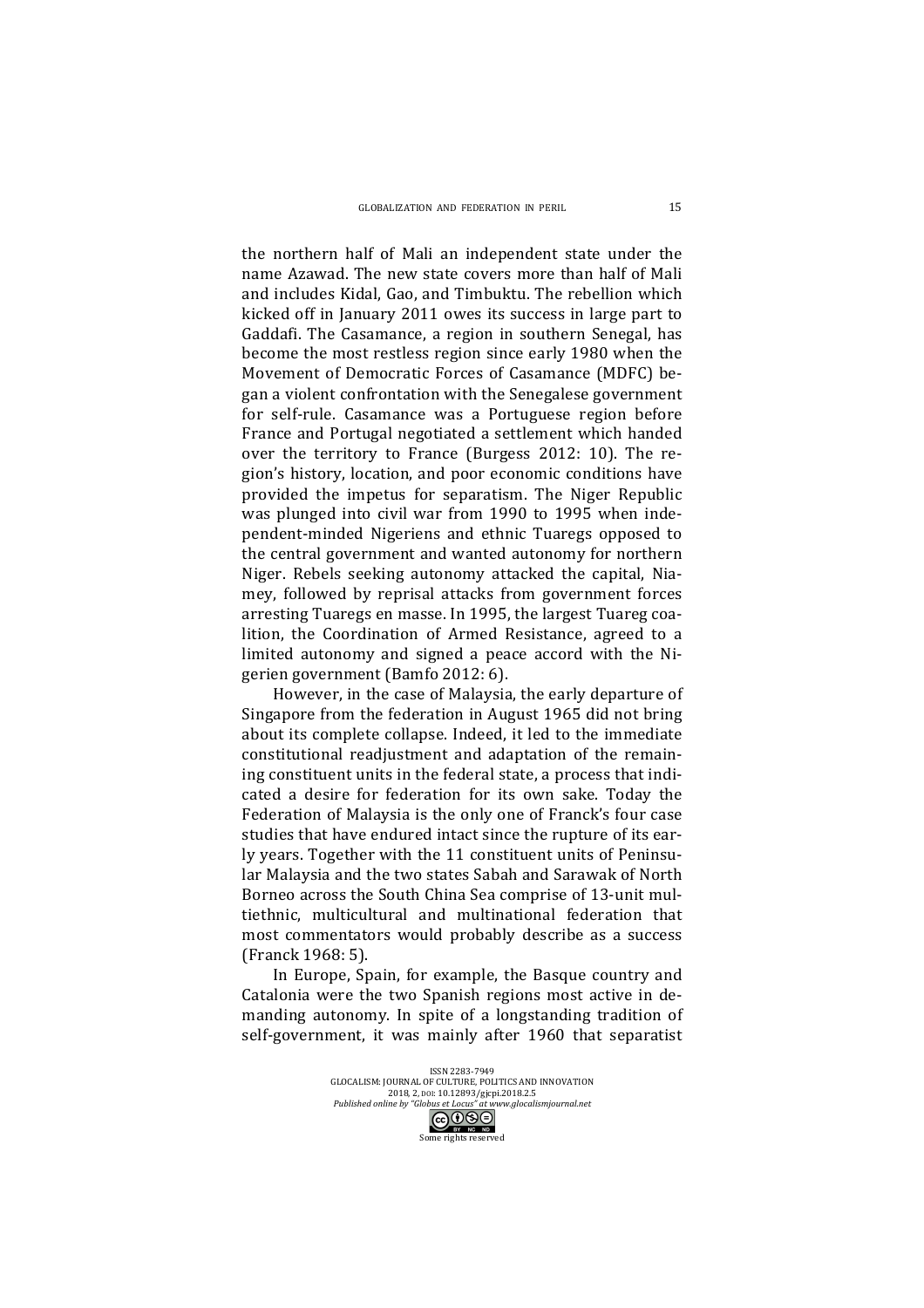claims developed in the Spanish Basque Country. In 1969, among the 14 Spanish regions, the Basque Country had the largest income per capita. Among the four provinces that make up the Basque Country, the two provinces at the forefront of the autonomist movements, Guipuzcoa and Vizcaya, also had the largest per-capita income of the 50 Spanish provinces. On the other hand, Navarra, where there had never been strong sentiments for autonomy, came in seventh position (Roehner and Rahilly 2016: 17). In this case, there is a complete opposition between separatism and economic underdevelopment (Clark 1981: 85). The reasons adduced for the resurgence of independence could be viewed from the economic dissatisfaction by the Catalans in the present arrangement under Spain. Spanish economic policy generally does not favor Catalan companies, rather creates difficulties. The situation has been in existence since the Industrial Revolution began in Catalonia in the first half of the nineteenth century and was responsible for the nonexistence of large companies. Although the size of the companies is important in the global market because of potential economies of scale, Catalan companies are smart enough to export much of their production (Miret 2016: 1). It is clear that increasing the size of Catalan companies would facilitate their development but would be much easier with the Catalan state working in their favor. The Catalan Republic puts in place an economic policy suitable for Catalan economy that could greatly facilitate the promotion of its own economy. At the same time, the new Catalan state boosts exports of multinational companies established in Catalonia with the completion of necessary infrastructure such as the pending Mediterranean rail corridor (Miret 2016: 1).

#### *Results of the Systematic Reviewed Literature*

Literature from Baluchistan region of Pakistan, South Sudan, Ethiopia, Eritrea, the Casamance of Senegal, Cabinda and Angola, the Volta Region of Ghana, and Anglophone Cameroon and Francophone Cameroon have been explored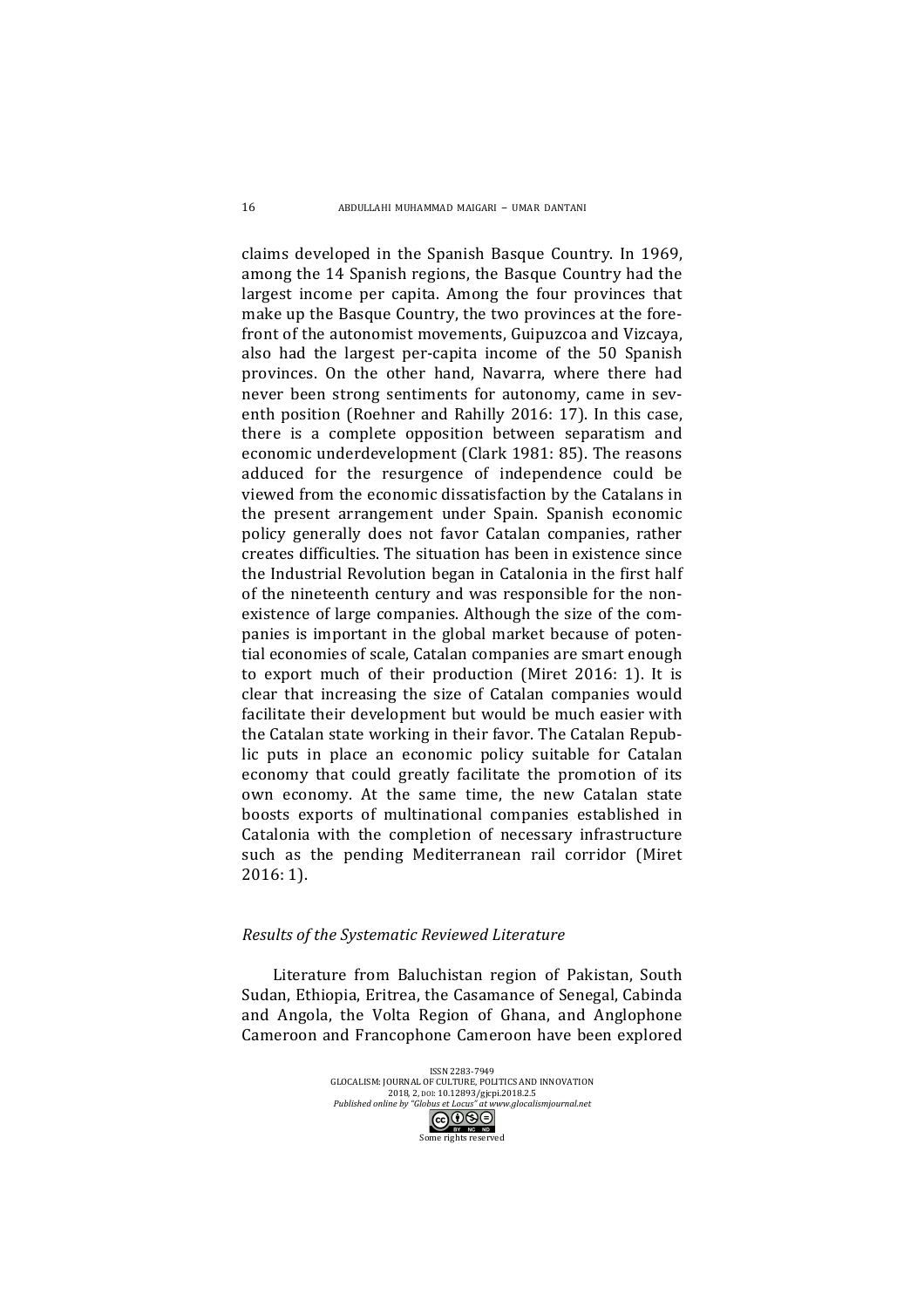to show how the former European colonists, multi-ethnic and religious countries were plunged into problem of breakaway as a result of ethnic and differences in Sudan that led to separation of the country in 2011. Border disputes have divided Ethiopia and the violence continues after the creation of Eritrea. Like the 1914 amalgamation of Southern and Northern protectorates in Nigeria, the Baluchistan region was unified with Pakistan as a result of amalgamation but after the amalgamation, the Baluchistan expressed fear of dominance from the Punjabis. The colonial balkanization and merging of people without recourse to historical, ethnic and religious factors have led Portugal to handed over the Casamance region to France who in turn merged the region with Senegal. The same problem is found in Ghana, Angola, Mali, Chad and Niger Republic. Similarly, former British colonists also suffered separation, Pakistan separated from India, Bangladesh breakaway from Pakistan. Ethnic and religious discontents led to the separation between Malaysia and Pakistan in 1965. Therefore, based on what is obtainable in these former European colonists, developing, and multi-ethnic and religious countries the insurrection for the separation of Nigeria could be traced to colonial injustice. However, the scenario is different in Canada and Switzerland, religious and colonial factors were not the factors that separatists advanced as reasons for selfdetermination. But in former USSR, Spain, Iceland and Demark, it was the combination of the political and ethnic alienation that ignited the separation or demands for selfdetermination. In sum, federations in developed and developing were threatened or are under threat for a breakaway, however, the factors that trigger or drives the separatist movement are different as identified above.

#### *Theoretical Framework: Sociological Approach*

The main thrust of a sociological approach in the study of globalization and federalism is the analysis of relationships between societal diversities and federalism. According to William S. Livingston, "the essential nature of federalism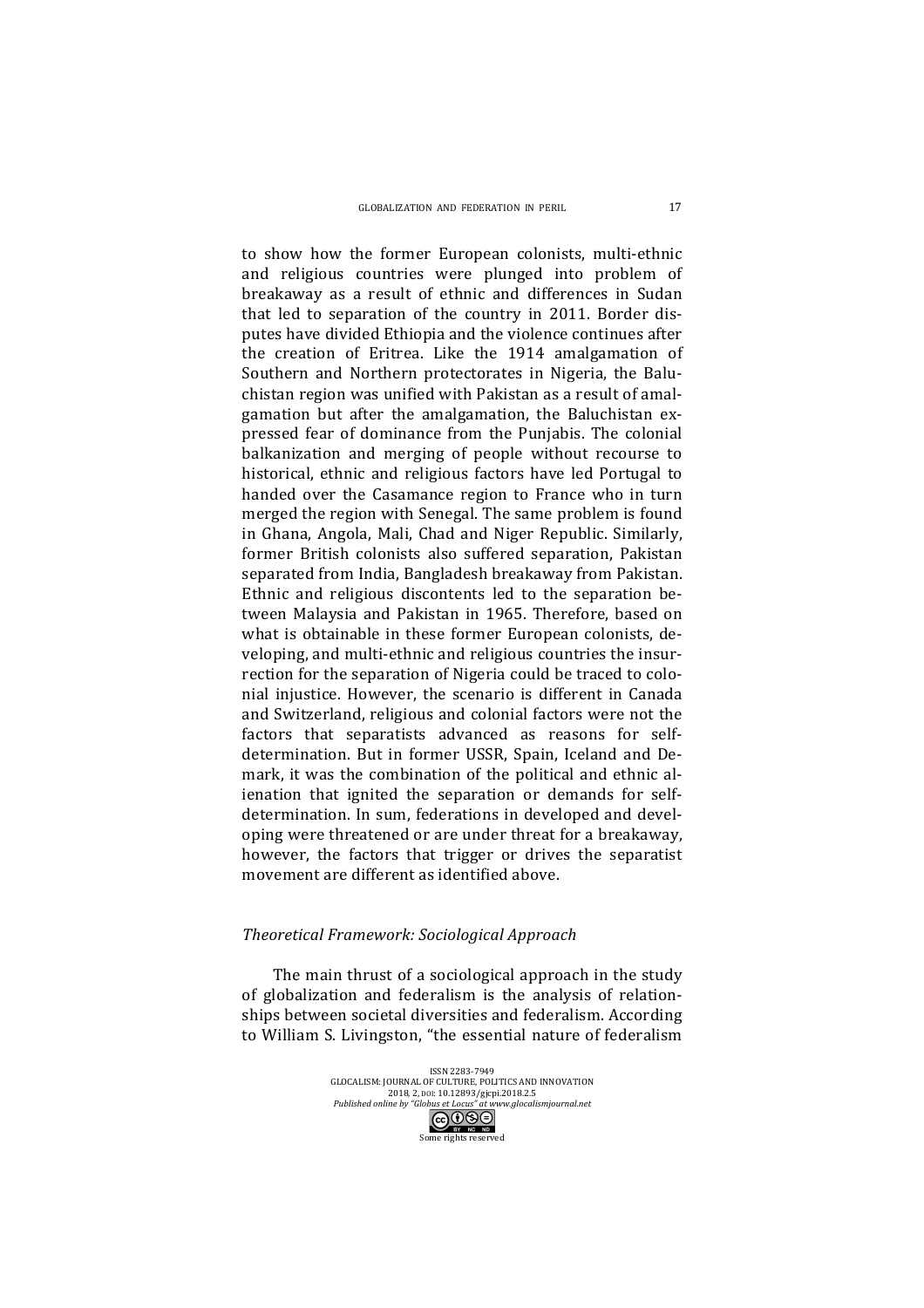could be identified not in legal and constitutional terminology, but in the forces of economic, social, political and culture that have made the outward forms of federalism necessary" (Livingston 1952: 83-4). He further developed the concept of a federal society that implies the presence of geographically concentrated economic, social, religious and historical cleavages (Livingston 1952: 85). Later, it was suggested that Livingston's concept of federal society could be more useful "if it is confined to a society that is both polyethnic and multi-lingual in makeup" (Stein, 1968: 729). Accordingly, federalism emerged in Switzerland and Canada partly as a response to their ethnic diversities and the desire to create a governmental structure that mediates between the needs for autonomy and union (Stein 1968: 59). This equates with the amalgamation of Nigeria in 1914 by the British colonialists for administrative convenience and cohesion of the various ethnic nationalities.

Therefore, it could be deduced that the sociological approach explains that a country like Nigeria, which is a fusion of protectorates in 1914 of more than 350 ethnic nationalities, federalism in its ideal sense would douse tension arisen from the quest for self-determination by ethnic group and religious fundamentalists fighting for the establishment of an Islamic state in the country. The involvement of Islamic insurgency in the fray for those seeking to establish a new state in Nigeria has complicated the security dilemma that threatens its corporate existence. Therefore, with the exception of Mali that is fighting the threats of Al-Qaeda in Maghreb and Lord Resistance Army in Uganda, most of the secession movements have no religious demands.

## GLOBALISATION AND THE THREATS TO FEDERATIONS: ANALYTICAL LINKAGE

Globalization is both an integrative and deconstructive process. It integrates states and non-state actors into transnational and global networks (Keohane and Nye 2000: 105). The networks are based on multiple channels of interdependence that include trade, politics, security, environment,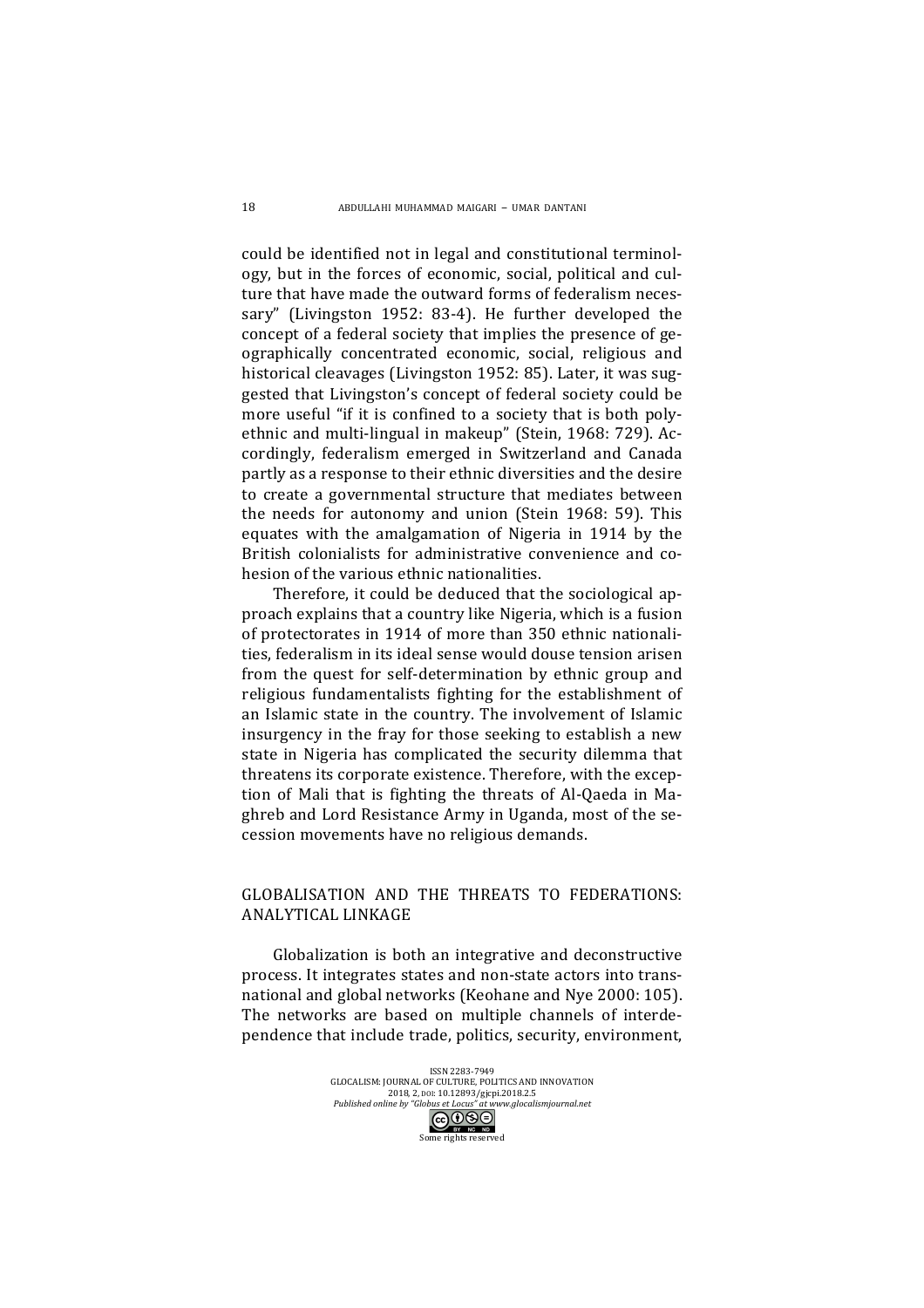and socio-cultural ties (Keohane and Nye 2000: 106-107). Due to advances in telecommunication technology, the expansion of globalization "shrinks" the distance between peoples (Keohane and Nye 2000: 105). On the other hand, globalization breaks up the existing political and social order (Mathews 1997: 50). Globalization disperses power and information flows, thus enables local and transnational identity movements to challenge states (Mathews 1997: 51-52). The process exemplifies separatist movements that seek to break away from central authorities. However, globalization defines the understanding of the world and increases the perception of the world as a whole (Robertson 1992).

In the same vein, the onset of globalization has enhanced interconnection of communications, markets, and consumer networks. This has led to increased communication at the international level and expansion of selfaffirmation at the local level. Thus, it is a forum through which the information across the globe could be shared. Subsequently, leads to a comparison between and greater awareness about the standards of human rights protection in the various Nation States. Furthermore, globalization causes identity question to emerge among the minority communities. As the local cultures get publicized, the impetus and need to protect the identity becomes enhanced. Therefore, globalization of communication creates increased consciousness about one's cultural identity (Loukacheva 2008: 271). The marginalized minorities seize the opportunity to make their voices heard. This position by Castells reinforces the potency of communication in shaping the thoughts of people seeking self-determination, breakaway, separation or independence in the era of globalization. Social movements are formed by communicating messages of rage and hope. The specific structure of communication of a given society largely shapes social movements. In other words, social movements, politics, or insurgency springs up and lives in the public space. Public space is the space of societal and meaningful interaction where ideas and values are formed, conveyed, supported, and resisted. Thus, space ultimately becomes a training ground for action and reac-

> ISSN 2283-7949<br>GLOCALISM: JOURNAL OF CULTURE, POLITICS AND INNOVATION 2018, 2, pol: 10.12893/gjcpi.2018.2.5 *Published online by "Globus et Locus" at www.glocalismjournal.net*<br>  $\begin{array}{|c|c|}\n\hline\n\text{G}\bigodot\text{S}\ominus\n\end{array}$ me rights reserved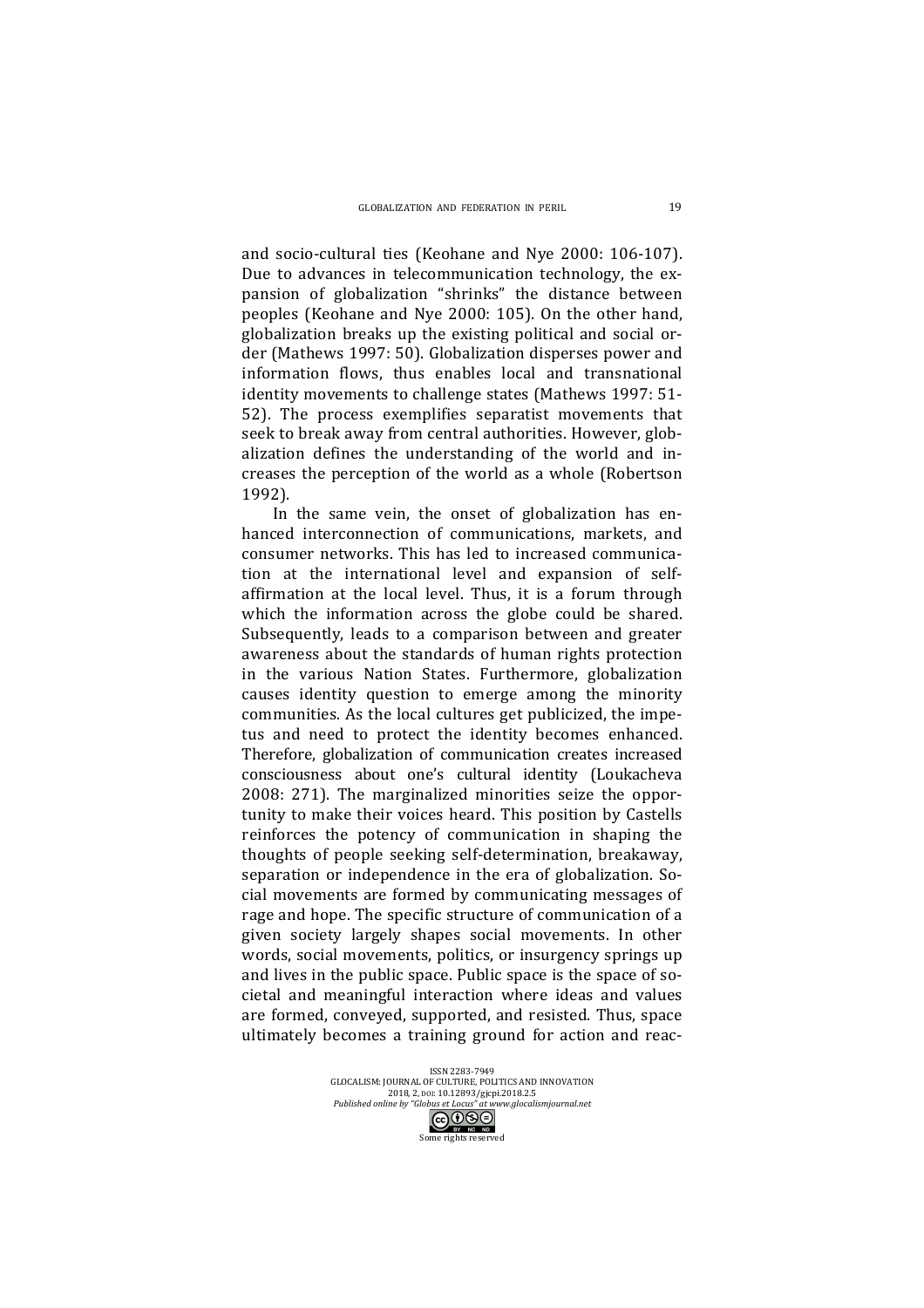tion (Castells 2009: 301). Even though the work of Castells was centered on social movement, it is relevant to this study because like a social movement, secession, self-determination, and breakaway also require communication to mobilize followers and keep them abreast with the latest development and unfolding events regarding their agenda.

It is being further viewed that only the oppressive marginalization could lead to the assertion of rights by the people. Globalization, therefore, leads to further marginalization of minority cultures, enhances communication and provides for the dispersal of information on local cultures and in net effect increases the chances of self-determination by marginalized communities henceforth, it is put forth that minorities are more likely to demand self-determination in the globalized world (Chawla and Goyal n.d.: 8). The role of media has been emphasized, which enables the locals to converge and draw support from people in distant places to support their course. Thousands of local struggles on a wide range of issues become connected to the internet and broadcast over the media. This involves both mainstream media and the alternative media networks that had sprung up around the planet (Melucci 1989; Keck and Sikkink 1998; Waterman 1998; Ayres 1999; Ray 1999; Riera 2001; Appadurai 2002; Klein 2002; Calderon 2003; Hardt and Negri 2004; Della Porta 2006).

In this connection, globalization induces changes that produce economic frustrations among people and easily exploited into demands for smaller states by the political class (Arora 2004: 13). In other words, globalization influences the entire socio-economic and political structure of the country and induces pressures for new states (Arora 2004: 173). The process of globalization encourages questioning and ultimately broadens the claims for collective autonomy hence challenges the state's monopoly (Coleman et al. 2008: 16). The influence of globalization further reflects the dominance of a given nation-state society or community in the lives of many and diminishes relative membership in other communities (Coleman et al. 2008: 2). The result is the rise of separatist sentiments. Therefore, states under globalization are less autonomous and have less exclusive control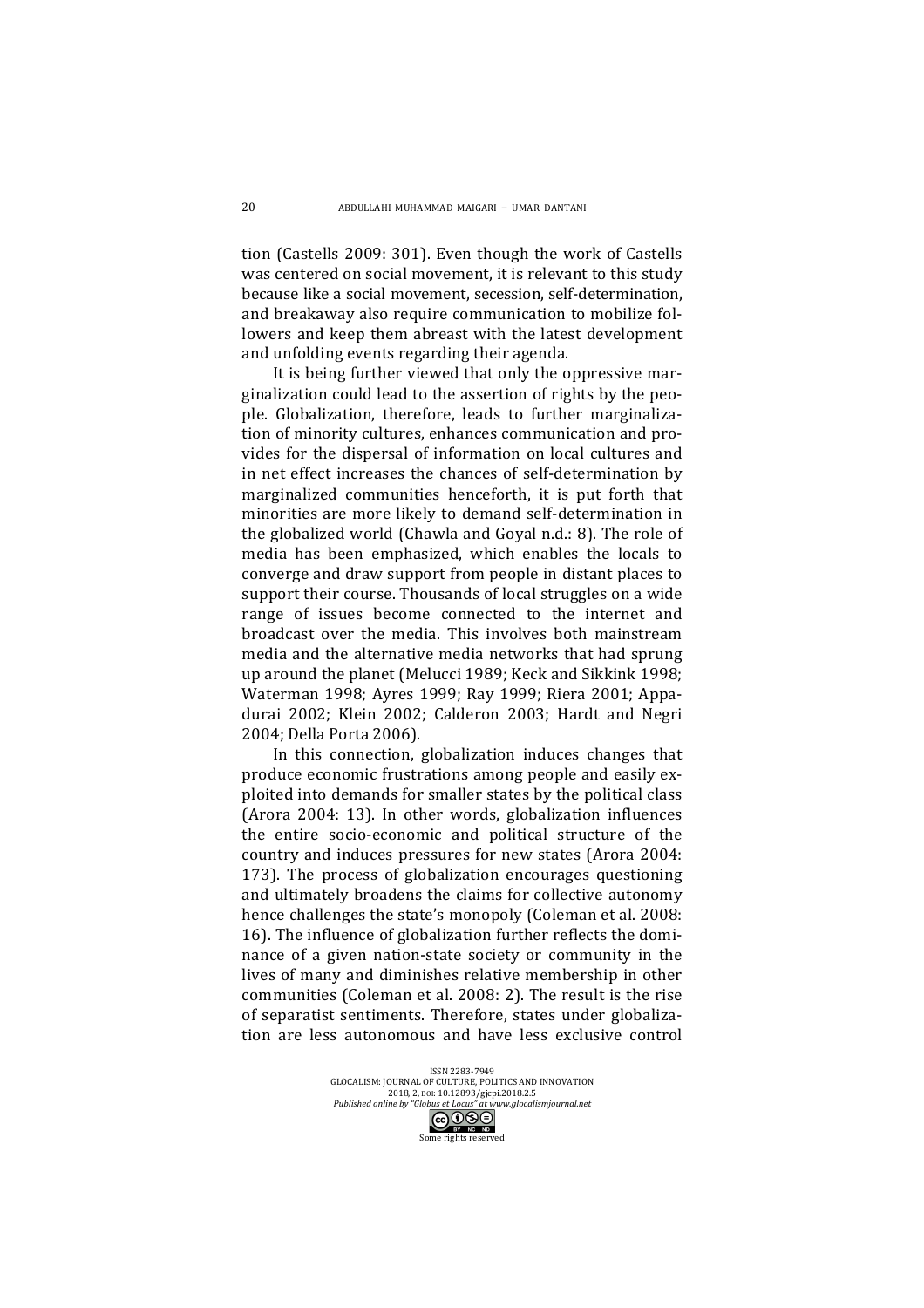over the economic and social processes within their territories, and less able to maintain national distinctiveness and cultural homogeneity (Loukacheva 2008: 271). It has been submitted that the state's capacities to control its people and domestic social processes have declined as a consequence of globalization (Hirst and Thompson, 1996: 178). And, they agree that "the decline in the centrality of national-level politics" means "sub-nationalities and regions can assert their autonomy with less fear" (Hirst and Thompson 1996: 178).

#### *Causes of Self-Determination Agitation in Nigeria*

Nigeria is the creation of British colonial administrators during the 1914 amalgamation of the Southern and Northern Protectorates, a philosophy of extending the frontiers of territorial globalization as a source of raw materials for industries in developed countries. The protectorates enveloped multitudes of ethnic groups and divergent religious faiths, Muslims, animists, Christians, and traditionalists. The marriage of convenience presided by Lord Lugard was reluctantly accepted by the nationalist leaders in order to pave way for the independence to end the British colonialism. In 1966, six years after independence in 1960, the first military coup was launched and the first Prime Minister of Nigeria Sir. Abubakar Tafawa Balewa was killed together with the Premier of Northern Nigeria on  $15<sup>th</sup>$  January 1966. The coup was led by a military officer from the southern Nigeria Major Chukwuma Kaduna. After the coup, the first and only Igbo man became the Head of State of the military government, Major General Johnson Thomas Aguiyi Ironsi. A counter-coup was planned and executed by military officers from the North who overthrew Ironsi and replaced him with General Yakubu Gowon. The first coup and countercoup did not go down well with the Igbo people hence led to the civil war in 1967 when the southeast attempted to break from Nigeria to establish a sovereign state of Biafra.

The above post-independence events set the beginning of ethnic consideration in the military, governmental insti-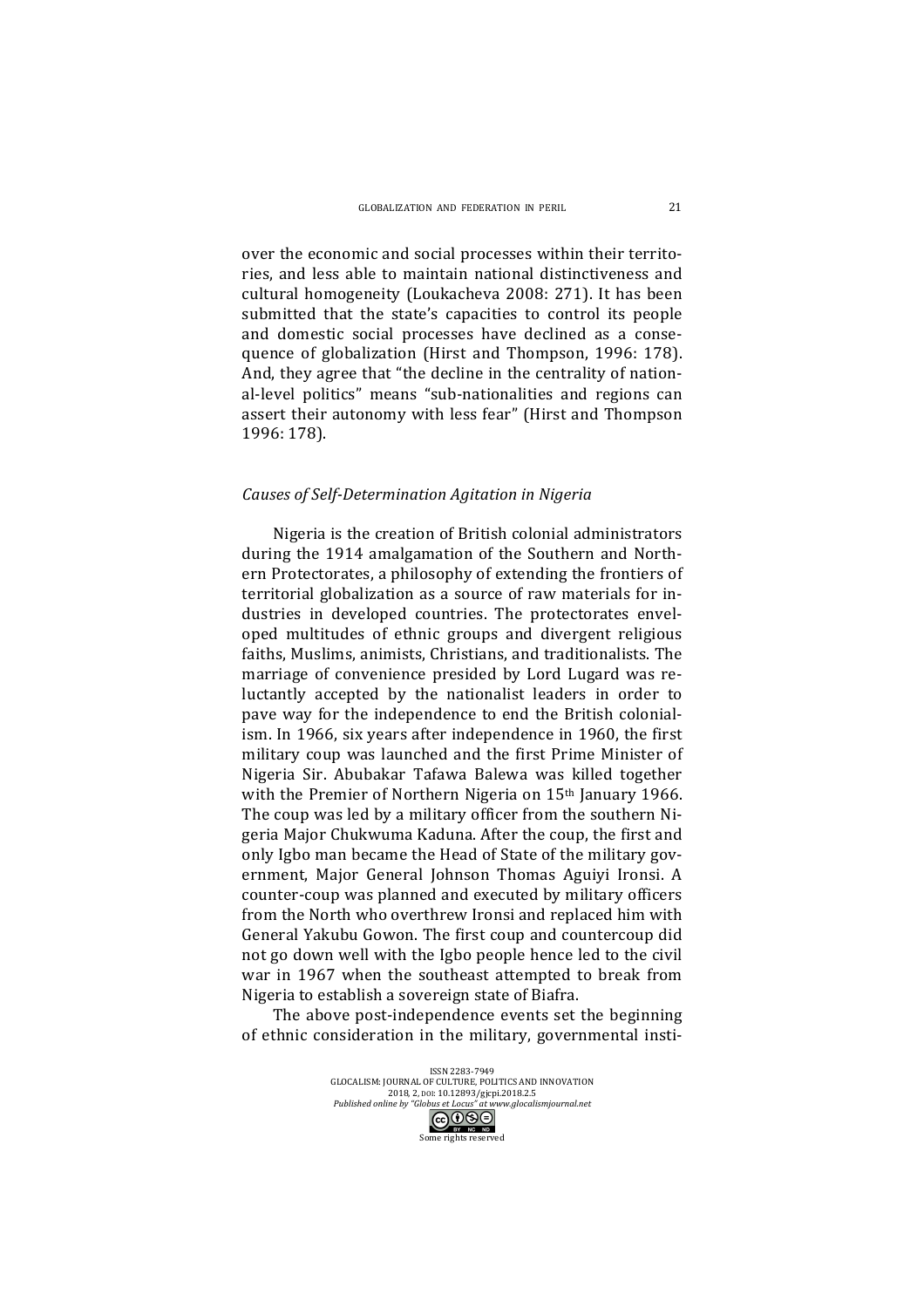tutions and political landscape of Nigeria. It has planted the seed of discord and mutual distrust among the citizens that is the North, West and East divides. Other factors that challenge the survival of Nigeria as a federal republic is the insecurity characterized by Islamists insurgency, communal violence between ethnic groups in rural areas over land for farming and livestock grazing. The identified elements of the political economy undermine state capability and legitimacy and aggravate contentious politics, political violence, social fragmentation and the struggle to capture various groups including criminal networks (Alemika 2013: 18).

Similarly, adoption and implementation of the globalization agenda of trade liberalization and deregulation of the downstream sector of the oil industries have reawakened numerous armed bandits demanding control over their resources while others demand secession. The armed organizations attack oil installations, vandalize pipelines and abduct oil expatriates for ransom. Additionally, oil bunkering (theft of crude oil) in Nigeria has been predominantly carried out in the Niger Delta region where crude oil is produced (Ikoh  $2013: 27$ ). Oil and gas operation is currently going on in more than 50 per cent of the 3,000 communities in the Niger Delta region. According to an ex-militant who volunteered information during this study, finding a pipeline to tap illegally is not difficult if you have the equipment. But contrary to available literature it is not all bunkered oil that is sold to foreigners. Some of the stolen oil is transferred into drums and taken to local refineries located in the creeks. After refining, the products are taken to roadside markets for sale to motorists. Bunkering syndicates are highly armed and linked with foreigners including Moroccans, Venezuelans, Lebanese, Chinese and Russians who own ships that would load crude oil and deliver them for refining in Ghana, Cameroun, and Côte d'Ivoire. In its recent publication on transborder trafficking, the Federal government estimated that over 300,000 barrels of crude oil are being bunkered daily in the country. At the height of the Niger Delta crisis, bunkered crude was exchanged for arms, drugs, and cash. As the leader of the Niger Delta People Volunteer Force (NDPVF).

> ISSN 2283-7949 GLOCALISM: JOURNAL OF CULTURE, POLITICS AND INNOVATION 2018, 2, pol: 10.12893/gjcpi.2018.2.5 *Published online by "Globus et Locus" at www.glocalismjournal.net*<br>  $\boxed{\mathbf{coOS}}$

> > me rights reserved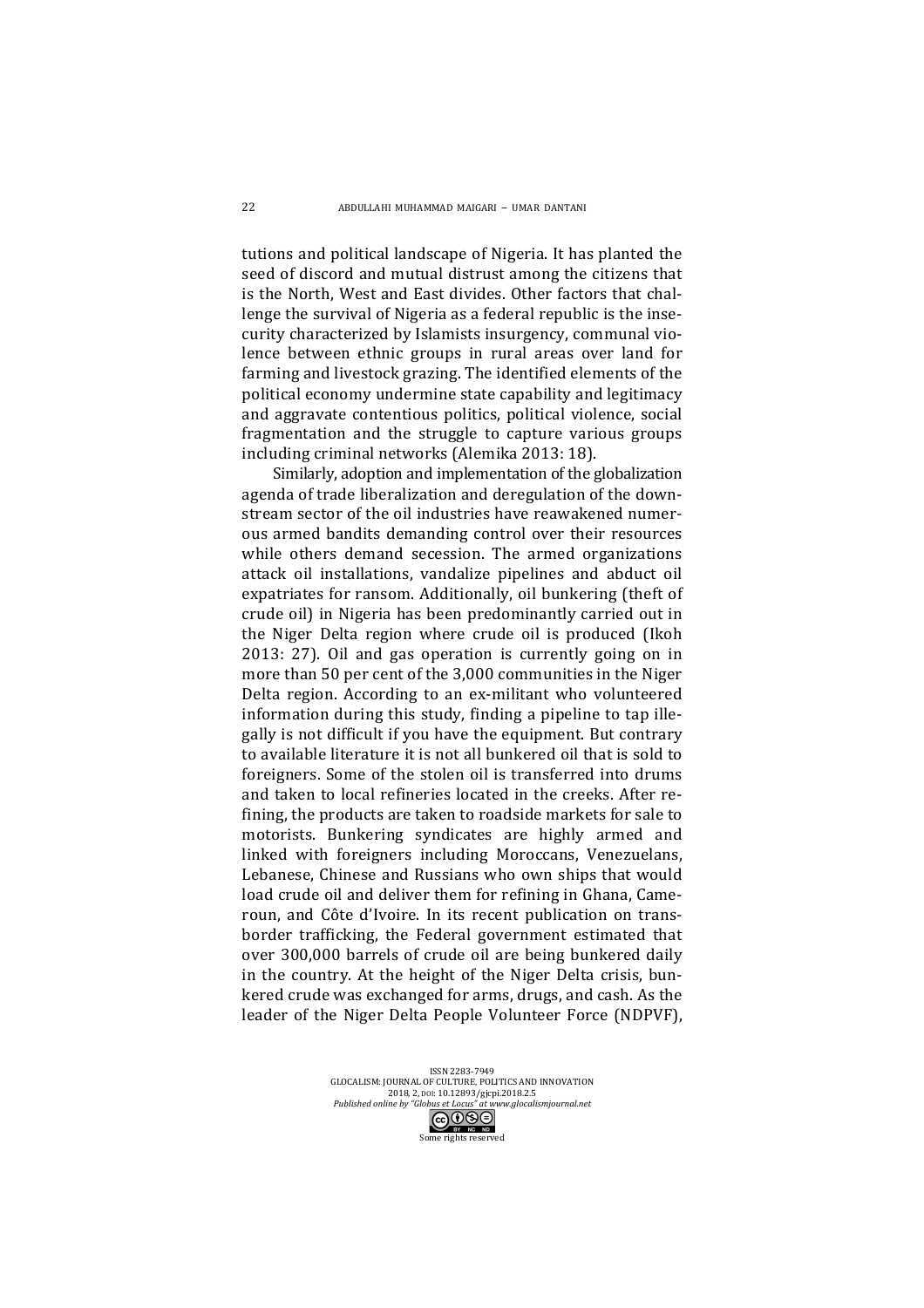Muhajeed Asari Dokubo, once admitted, bunkered oil was sold to raise funds for the struggle (Sebastian 2008).

Furthermore, the failures of successive Nigerian governments to encourage genuine power-sharing formula have sparked dangerous rivalries between the center and the thirty-six states over revenue accrued from the country's oil. The oil resource problem is most acute in the oilrich, but desperately poor Niger Delta, where between 2006 and 2010, the Movement for the Emancipation of the Niger-Delta (MEND) and other armed militias waged a violent campaign against the federal government and foreign oil companies (ICG 2006: 11). Although agitations in the Niger-Delta are less violent today, the demands by the peoples of the region for local control of the Niger-Delta's oil wealth remains. It is significant that the burgeoning campaigns for the reconsideration of the Nigerian political union coincide with the location of the oilfields in the country.

In line with the above, it has been observed that campaigns for independent states from Nigeria have emanated from the southern groups in Nigeria. However, the northern groups remain adamant to the idea of reconsidering the Nigerian political union. There is a deep sense of alienation and dissatisfaction felt by the groups in the South, especially of the littoral Niger-Delta region. The feeling is that the environment has been degraded and the wealth generated from the region explored to support the federal government and the northern states (ICG 2006: 15). The arbitrary execution of the activist, Ken Saro Wiwa and nine others from the Ogoni area of the Niger-Delta in 1995, who demanded a greater share in oil revenues and environmental protection during the military regime of Sani Abacha, triggered and engineered and became responsible for Nigeria's suspension from the Commonwealth of Nations. The scenario continues to be a source of bitterness among the groups in the Niger-Delta (Okojie 2013: 9). 

Unlike other countries where the reasons for the demand for sovereignty are not based on linguistic, ethnic and political considerations, in Nigeria, there is also a religious dimension that is involved in the demand for the sovereign state to establish an independent state based on Islamic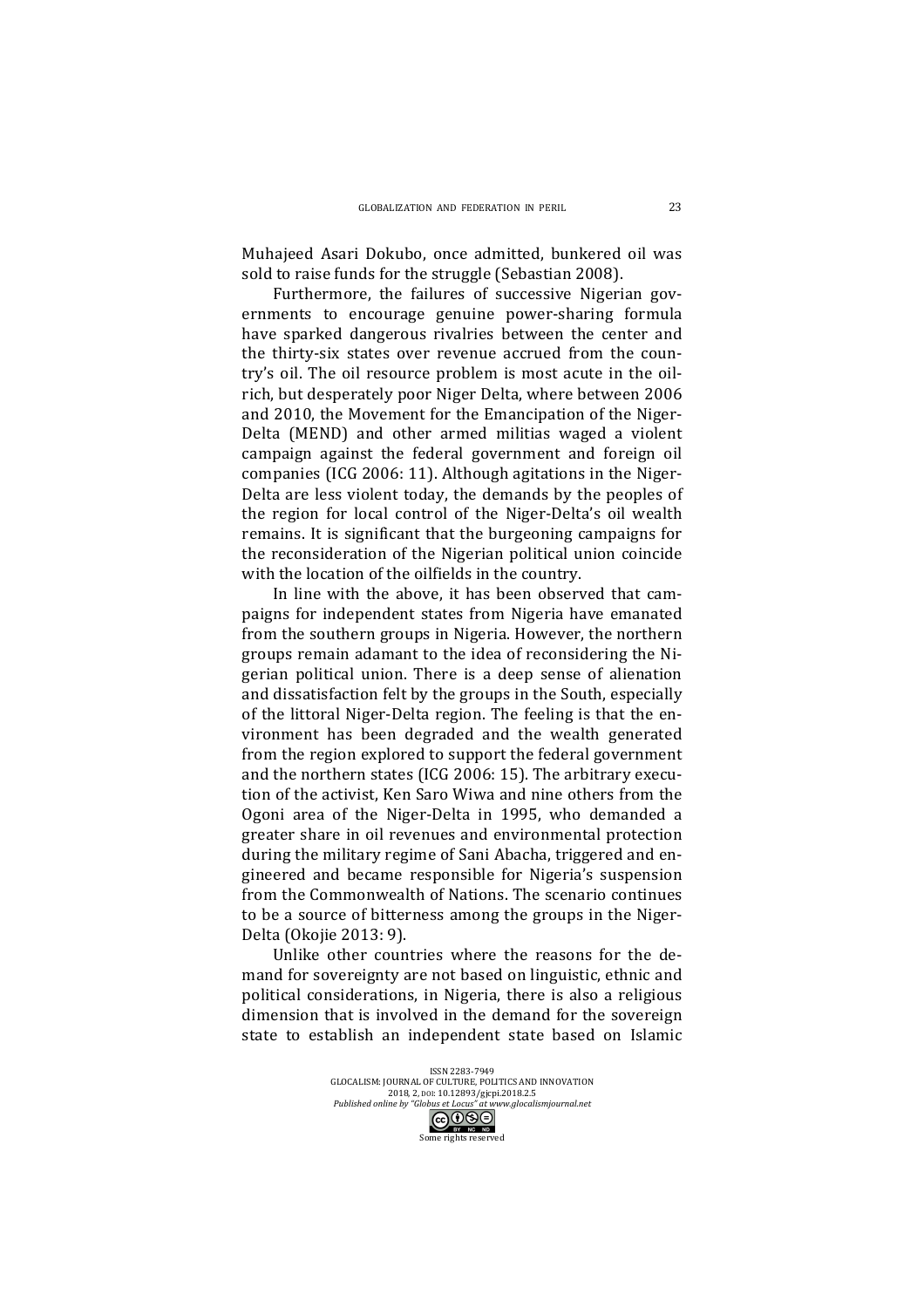theocracy. In North-eastern Nigeria, there exist Muslim fundamentalists who aimed at fighting for the establishment of an Islamic State in the country. From 2009 to 2018, the group widely known as Boko Haram has been carrying out deadly attacks against civilians, government establishments and military formations. Between 2014 and 2015, the Islamic insurgent group annexed more than 14 Local Government Areas in Borno, Adamawa and Yobe States and declared them as their dynasties. This further aggravates the hatred between the north whose inhabitants are predominantly Muslims with South-east and South-South as Christians. Even with the military success in reclaiming the areas of Nigeria annexed by the insurgents, there is still fear and mutual distrusts among citizens especially after the 2015 General Elections where an opposition candidate from the North president Muhammadu Buhari defeated the thenincumbent president Goodluck Jonathan, which the southerners perceived as part of the continuation of the domination of the North in political scene of Nigeria since independence in 1960.

On the influence international politics on separatist movement in Nigeria, the June 2016 referendum that determined the UK-EU relationship has given the separatist movement in Nigeria more impetus and hope that they would achieve goals sooner or later. In this connection, a United Kingdom-based Nigerian secessionist leader Nnamdi Kanu was stimulated by the success of those who want the United Kingdom to leave European Union and fashions his movement slogan Braxit like the Brexit campaign in the UK. The Independent People of Biafra (IPOB) under the leadership is a splinter group of MASSOB (Movement for Actualization of Sovereign State of Biafra), seeking for the establishment of Biafra, independent country from Nigeria. The areas marked as Biafra consists of all the Igbo speaking states of Abia, Anambra, Enugu, Imo, Ebonyi and Non-Igbo State of Rivers from the South-South. The IPOB included Rivers State because eventually when the movement becomes successful Biafra would be a landlocked country. Therefore, Rivers would be significant for its strategic location at the coast of the Atlantic Ocean where there is Port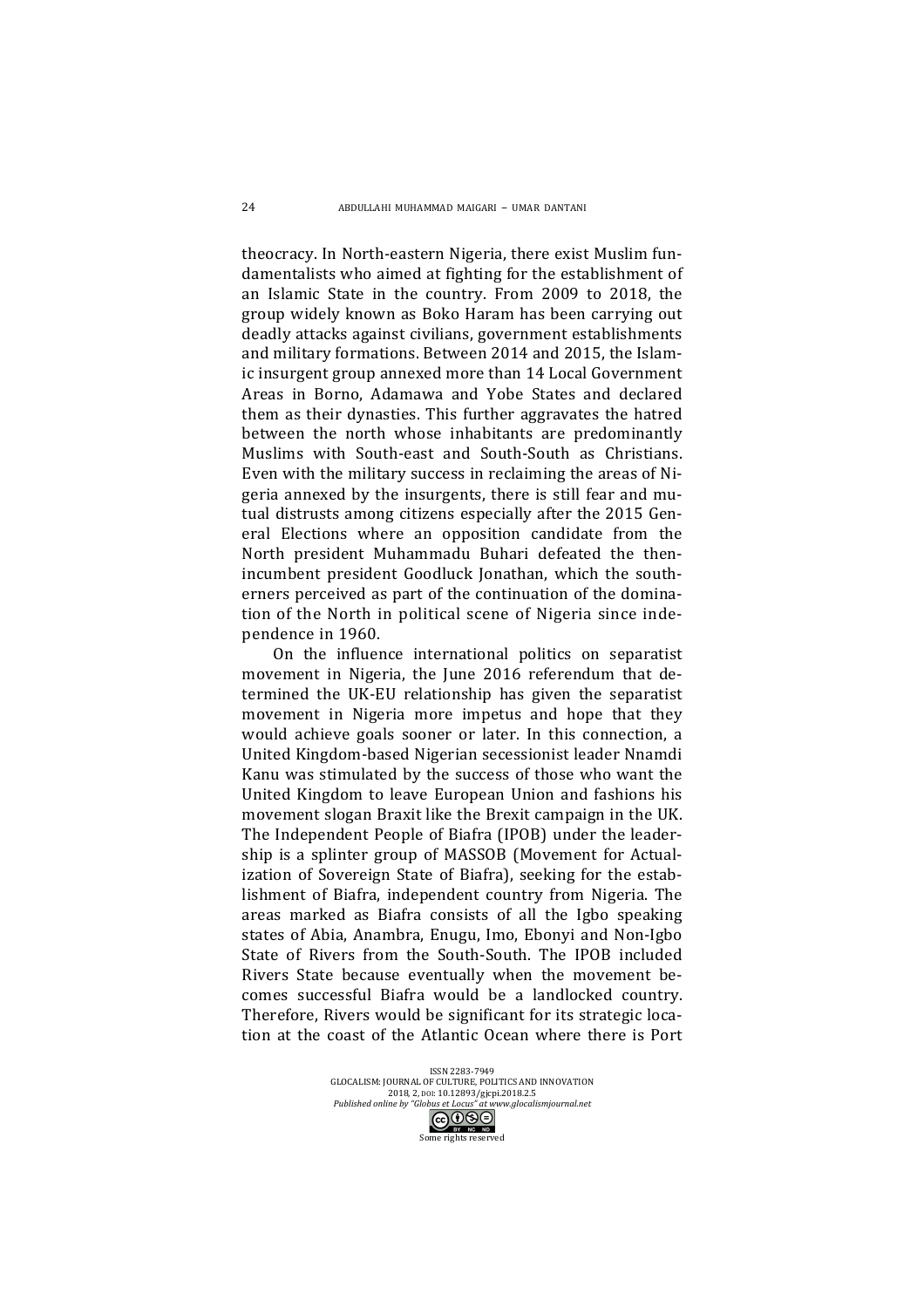city of Port-Harcourt. Therefore, seaport would serve as a channel for import and exports of goods to Biafra.

Similarly, Rivers State is among the leading oil producing states in Nigeria and serves as one of the sources of energy and revenue. Elsewhere in Sudan, similar factor served as the basis for the independence of South Sudan from Sudan. The denial of Southern Sudanese access to their resources and the mass displacement of the Southern Sudanese citizens to settle around the oilfields by General Omar al Bashir in order to allow oil exploration has increased bitterness among the southern groups (ICG 2006: 28). The feeling of oppression and alienation of South Sudan is associated with oil exploration, which propelled Sudanese civil war and ultimately southern independence. On the other hand, the proceeds from oil exploration motivated Khartoum to continue its resistance to the southern secessionist movement (ICG 2006: 12). Thus, the scenario explains the extent to which economic agitations trigger demands for freedom that threaten the corporate existence of a hitherto unified state akin to what is obtainable in the Niger Delta region of Nigeria. However, for the Igbo people, they sought for sovereign before the oil becomes the mainstay of the Nigerian economy. They believed that their region would be better developed as a sovereign nation than in Nigeria because apart from being the most industrious people, the Igbo have a lot of markets and manufacturing industries. Their thinking is based on the notion that through trade liberalization, there would be an opportunity for them to enter into bilateral and multilateral agreements with outside world to boost their economies, trade and investments as an independent country. This correlates with the submission of Miret  $(2016)$ , in the twenty-first century, under the new wave of globalization that facilitates the development of small countries that opens an economy to foreign trade (Miret 2016: 1).

Furthermore, unlike the quest for self-determination and political independence, secession in Pakistan, Scotland, Somaliland, Catalonia, Azawad and other places were not motivated by violence between the nomadic herdsmen and sedentary farmers albeit a growing desertification, low rain-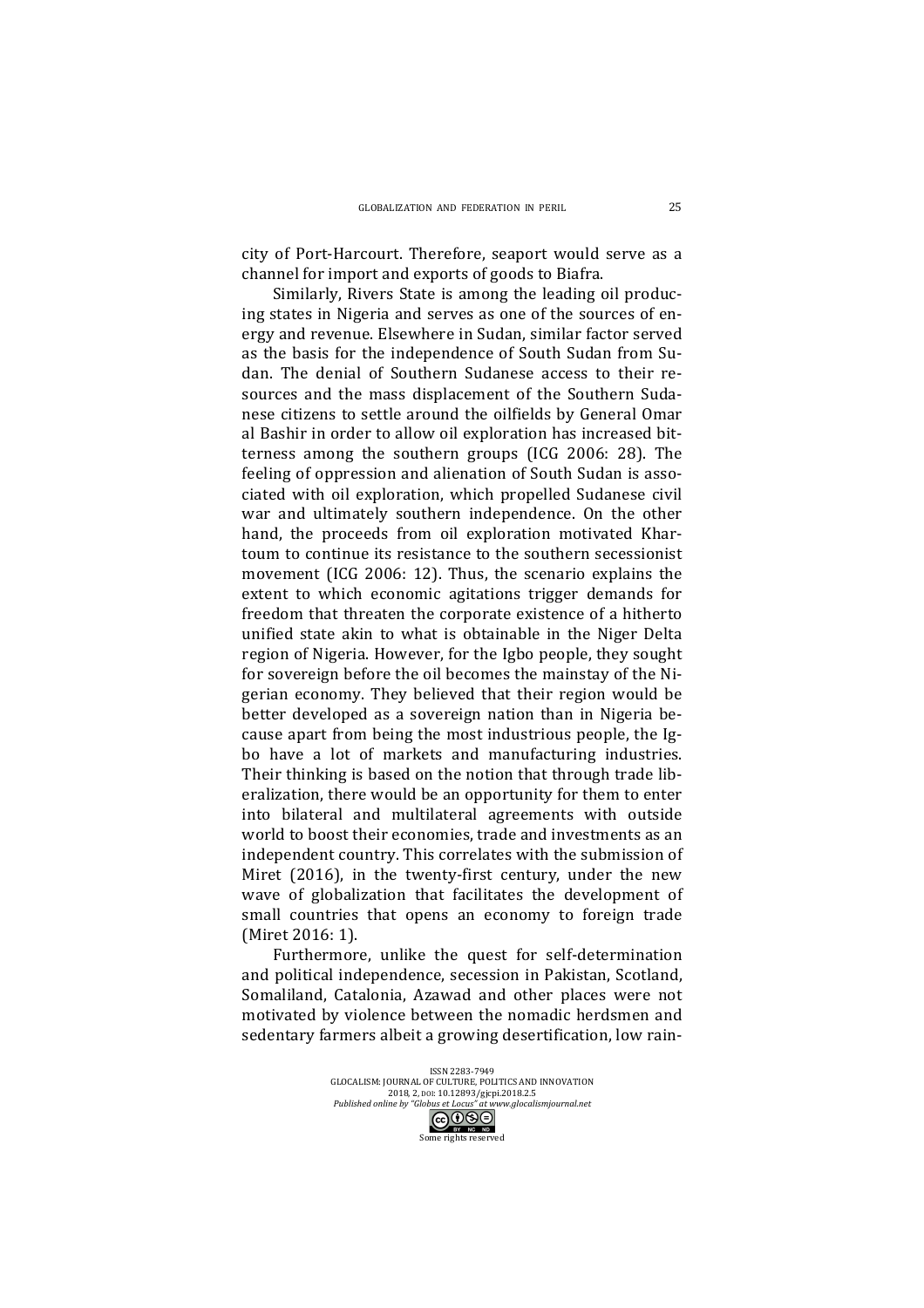fall and growing constricting of fertile land farming and feeding animals in Northern Nigeria as a result of the global warming and climate change. The herdsmen who are mostly from Fulani ethnic group are forced to migrate to Central and Eastern parts of Nigeria where there is relatively high rainfall, many streams, and pasture for livestock. The increasing demands for the scarce land have become a very combative issue in Nigeria that resulted in the loss of lives and properties due to the violent conflict between the nomadic Fulani and the sedentary farmers.

In the same vein, another issue that exacerbates the violence is that majority of the herdsmen are Muslims while a significant proportion of the population in States beleaguered by the clashes are Christians like Benue, Plateau, Southern Kaduna while States like Nasarawa and Taraba have a sizeable population of Muslim. Thus, the violence vindicates the assertion or widely held belief that the attacks by the alleged Fulani herdsmen are covert plans to Islamize the country under a different pretext other than the Boko Haram insurgency. In this connection, most of the small ethnic groups in North-central region of Nigeria are demanding for the end of the marriage of disharmony which the ethnic groups are classified them as Northerners while they are strikingly divided by religious, ethnic and linguistic characteristics but only that the accident of geography brought them together in the same region.

However, apart from the effects of global warming, globalization facilitates the movement of small arms and light weapons into most of the fragile states in developing countries that are faced with internal violence and quest for secession. In July 2010, Nigerian security men seized 13 containers at the Apapa Wharf in Lagos containing assorted arms including mortars, grenades and light ammunition. The small arms and light weapons were disguised as glass, wood, and palates of stone en-route to the Gaza Strip. An exmilitant who volunteered information during the survey indicated how arms were acquired through trade by barter during the height of the Niger Delta crisis: "The ships that came for oil bunkering usually brought arms and ammunition. Part of the bunkered crude oil was exchanged for arms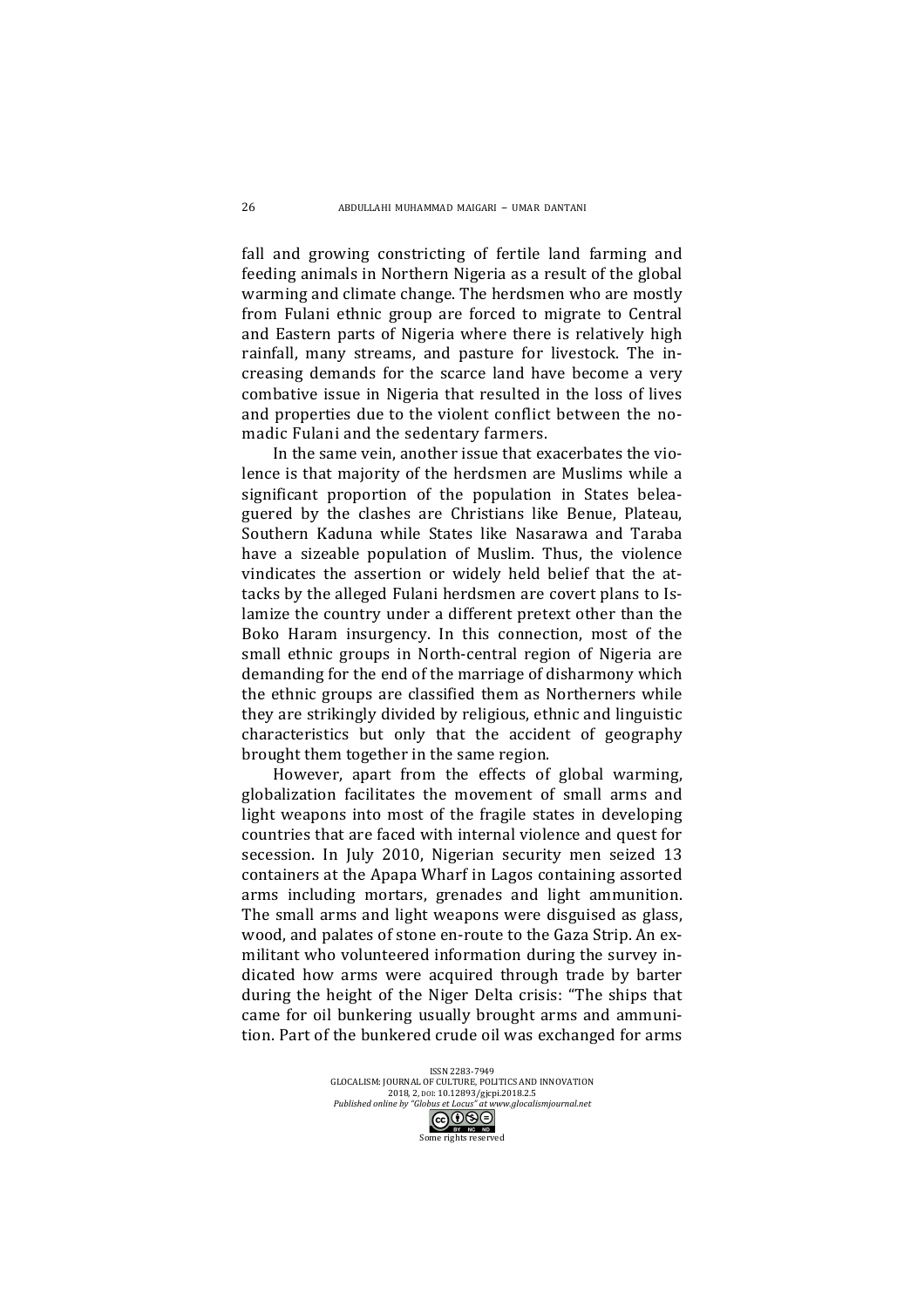while others go for cash". In many other instances, traffickers who brought arms in small boats through the creeks would pack them in waterproof sacks and attach them to the bottom of the boat (Ikoh 2013: 25). Firearms smugglers have flooded the Gulf of Guinea with dangerous weapons. In Nigeria and Benin Republic, porous borders facilitate the trade transactions. Civil wars in several countries in the region have also created markets for illicit firearms (Ikoh 2013: 28).

The effects of the proliferation of firearms, small arms and light weapons are evident in the casualties, a number of deaths and the level wanton destruction of crops and livestock in armed conflict that pitted two occupations via farming and herding against each other in Nigeria. Between 2017 and 2018, the intensity and magnitude of the violence have an alarming proportion which ignited the call from various ethnic, religious and political groups for the restructuring of the current federal system that is operating in Nigeria. This happens because some of the minority ethnic groups in the affected states view it as a grand plan by the Fulani to wipe out other ethnic groups in the North who occupy fertile and arable; to enable the Fulani to expand their political and religious influence towards the southern part of Nigeria.

## *Discussion of Major Findings*

Demands for freedom, independence, separation, secession and self-determination predate the emergence of the concept of globalization. However, globalization reawakens and ignites new agitators, fighters and leaders whose earliest agitators were either dead old or tired. The paper found out that each country has its own unique factors or problems that serve as an excuse or reason that separatists or independence fighters advanced as a rationale behind their actions. Economic marginalization, perceived political exclusion by the federal government and manipulation of distribution of societal wealth along religious and ethnic divides were found to be unique problems that push people to demand to breakaway in developing countries mostly in Af-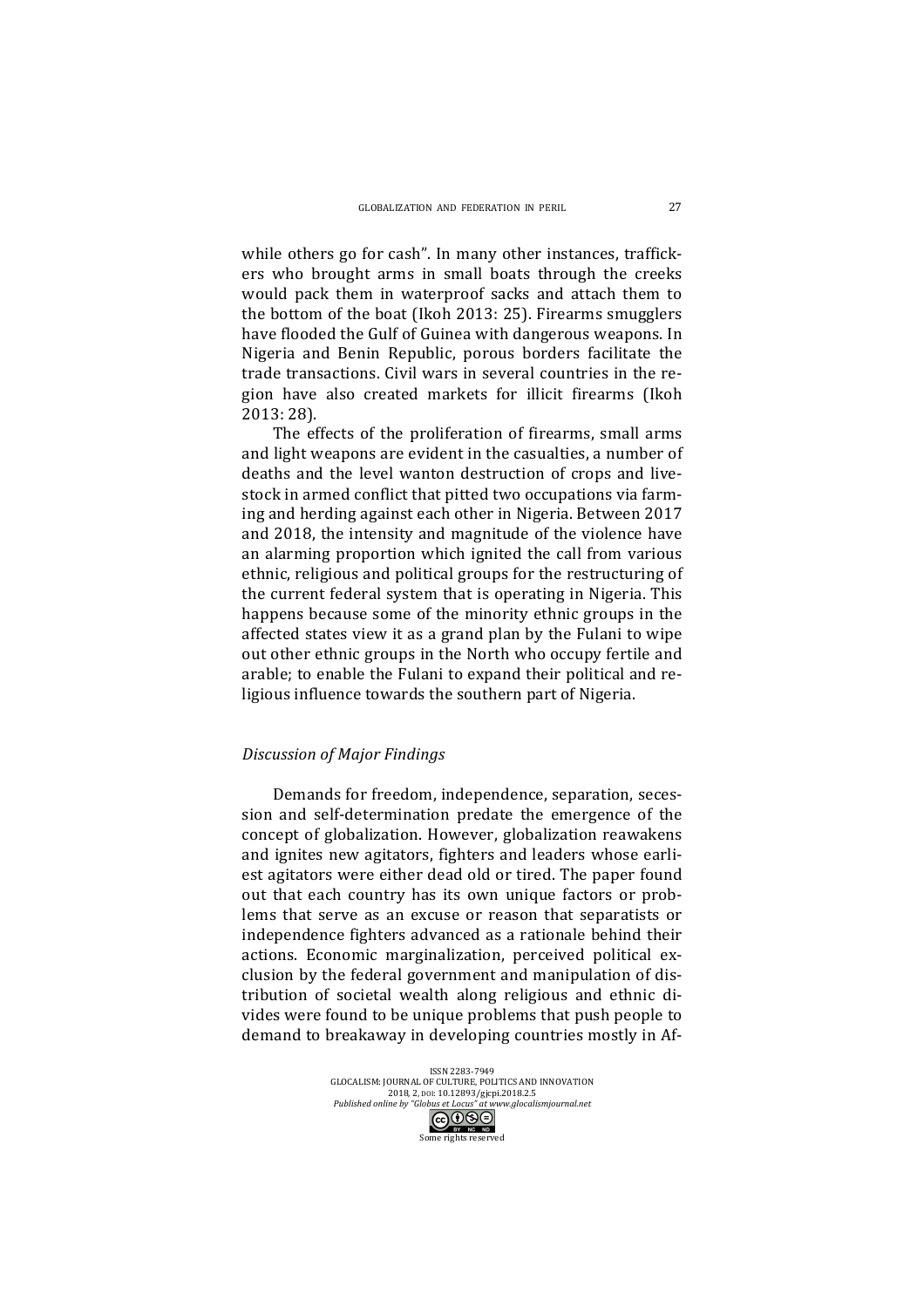rica and Asia. This correlates with the findings of a research conducted on the implication of the South Sudanese independence on other areas where there are similar quests for secession. Put differently, the South Sudanese independence serves as a model or contagious theory effect impulse that motivates some separatist movement. Thus, driving the secessionist approach are ideologies, the greed of elites and peoples in power, religious differences and the unequal distribution of wealth and resources that exacerbate tensions between the fortunate peoples enjoying opportunities to develop and the excluded, utterly poor people's just surviying (Nicholson 2013: 4). 

The success of the pro-Brexit during the June 2016 referendum in Britain and the recognition of the newly independent state in Africa in 2011, South Sudan have developed a renewed hope for the secessionist movements in Africa and other continents. This implies that, with the spread of information aided by Information Communication Technology in the era of globalization, the independence of South Sudan serves as a reference point for the independence or separatists agitators or fighters around the world. Thus, in the days before the emergence of modern electronic media, an element of information and communication globalization, military conflicts were covered by press correspondents, whose dispatches sent from the front lines and inevitably lagged behind events by weeks and even months. By the time the public got to hear about a battle being fought in its name in a foreign country, it was in all probability over. Nevertheless, the exposure given to war by newspapers, limited as it was, meant that governments had to formulate strategies for managing domestic opinion. Thus, during the First World War, governments engaged in intensive propaganda campaigns to convince their populations of the inhumanity and immorality of the other side's soldiers (Knightley 1975). This is in line with the conclusion a study carried out in Sudan where South Sudan's secession encouraged other oppressed and excluded African ethnic groups and nations to pursue self-determination. Secession is but one of the methods that could be employed and, in this way, poses a threat to continental stability and unity, such as the Biafra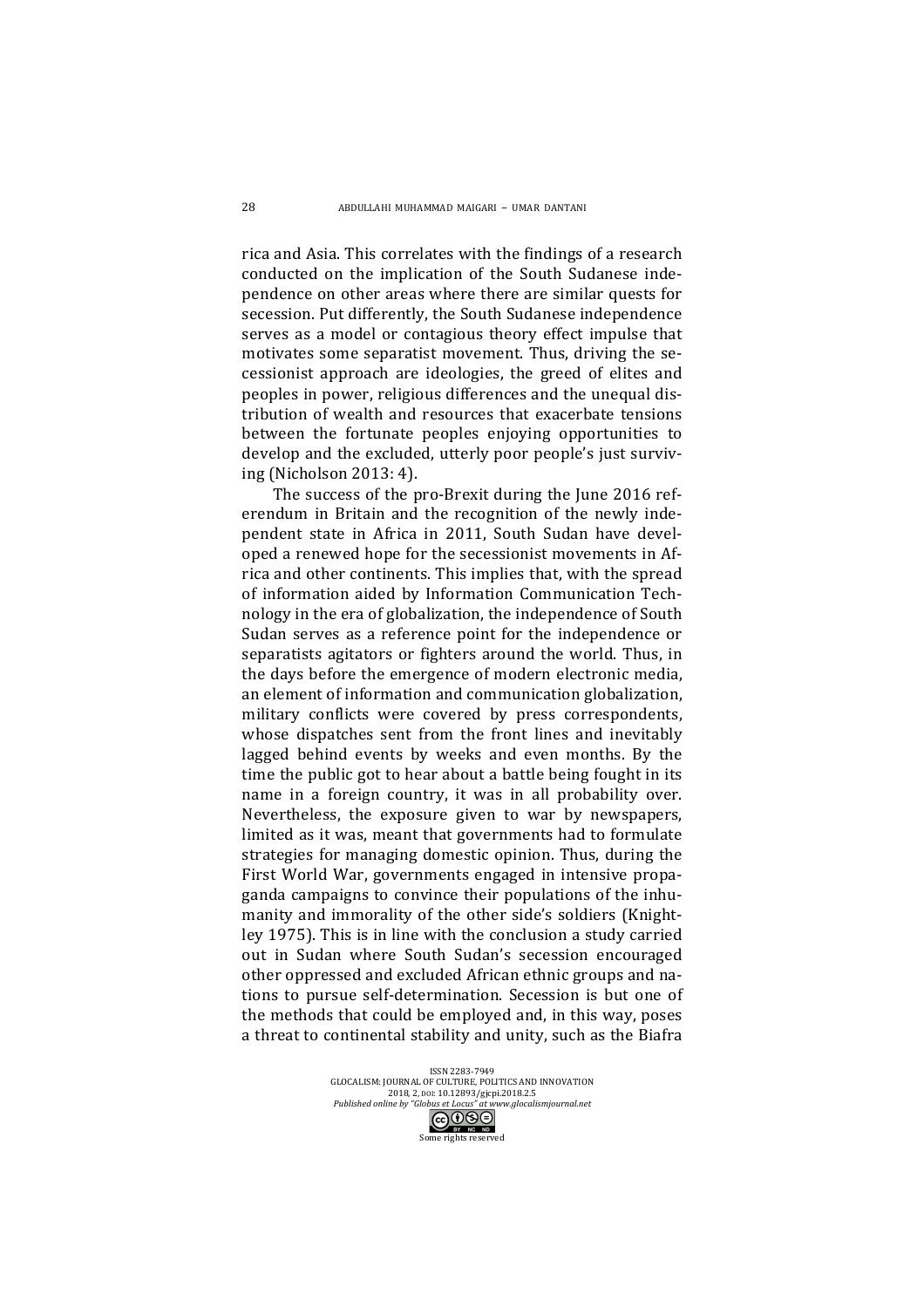effort that resulted into the Nigerian civil war during 1967-1970 (Nicholson 2013: 11). Therefore, the emergence of the internet provides new opportunities for public participation in political debate, such as blogging and "citizen journalism". Websites such as YouTube permits marginal political groups to make statements with global reach (McNair 2011: 13). That is through the connection separatists learn new strategies and establish a relationship with other independence fighters in a different part of the world. The link between the Boko Haram and the ISIS is a recent example of how development in communication technology poses threats to the continued existence of Nigeria as a federal state.

The paper further established that the supply of weapons to Nigeria's violent prone areas in the North and oilproducing region of Niger-Delta has been undermining and overstretching the military capability of Nigeria and its future as a federal republic. The trade liberalization and free market have enhanced the movements of sophisticated weapons to insurgents, separatists, cattle rustlers and ethnic warlords. It has enabled them to engage the Nigerian security operatives in a gun duel. This finding is substantiated by a study conducted in India. The study concluded that the rise and dominance of market forces and the corresponding decline of State power also contributed to a weakening of the federal authority and providing a much larger freedom of action to the constituent States/provinces. Some of them are now seeking direct representation in international decision-making fora. Until about 1990, the trend was towards strengthening of federal governmental authority at the expense of the constituent states (Reddy 1999: 14). This informs the thought of Cassese to state that legal globalization is a consequence of the emergence of problems that no national legal order could solve. The expansion of trade and the need for a "corpus" of rules to accompany it; the need to exercise control over some of the sources of environmental pollution and regulate phenomena that escape the control of individual States, from air traffic to the use of the seas, postal transport, financial crises; and establish international criminal tribunals to compensate for the inertia of local judges in pursuing crimes that the whole international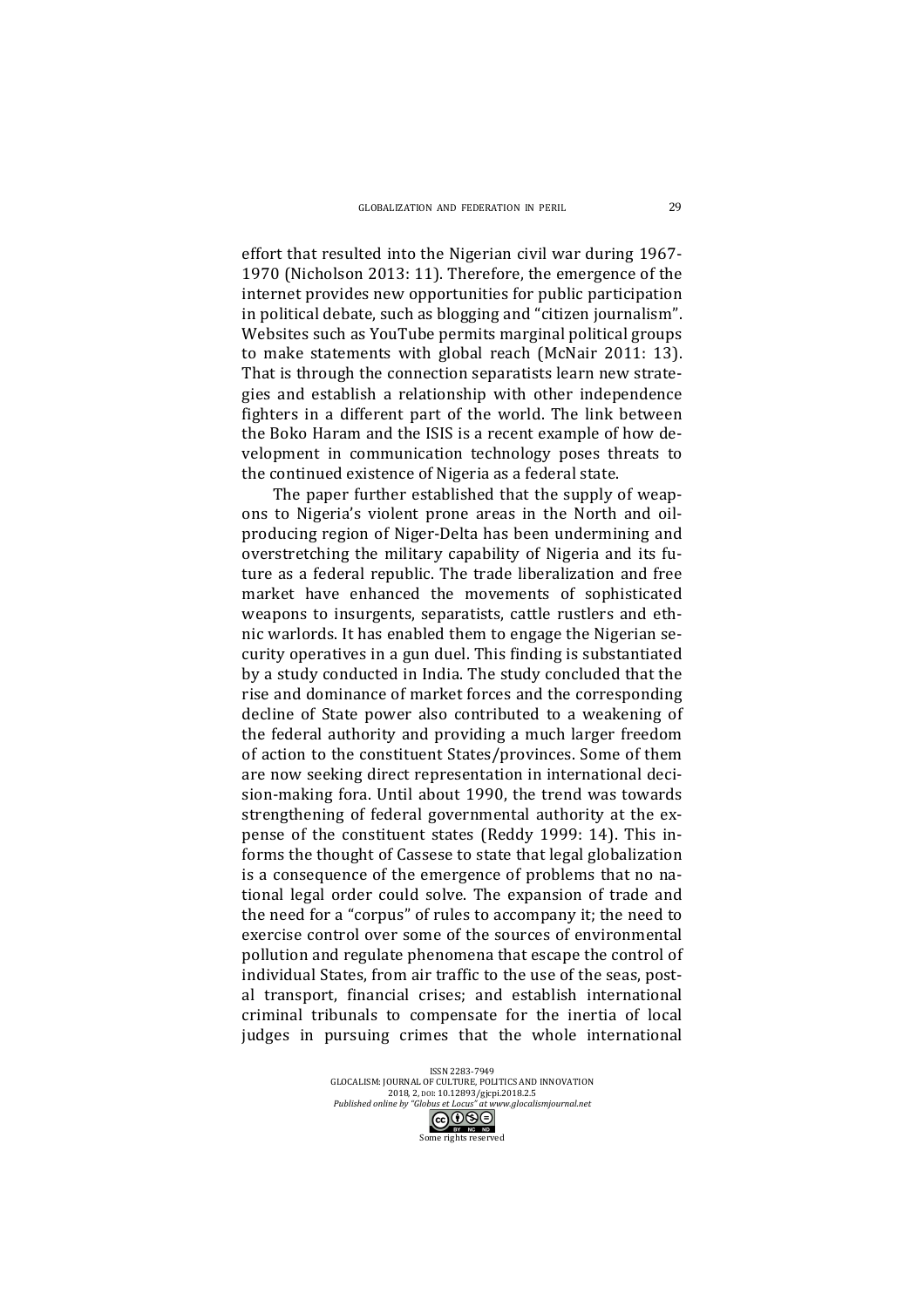community regards as deserving punishment (Cassese 2005: 19).

Furthermore, the paper established that in spite of the series of attempts to split Nigeria like the former USSR, India, Pakistan, Sudan, Ethiopia, Malaysia, by different groups, the federal system has withstood the test of time; from 1914-2018 the country is still united. The situation could be attributed to the formation and naming of the country and states based on geographical nomenclature unlike the experience of the former USSR republics which led to the split of the Eastern European countries. This is line with the findings of a study conducted in Nigeria, which found out that a great advantage springing from the structure and nomenclature of the Nigerian federal system has been the absence of the direct tribal reference. A federal system that calls its constituent parts by ethnic names is a direct invitation for trouble. Yugoslavia before the Second World War had attempted to create a number of units of a regional kind, in place of the three largest units, Serbia, Croatia, and Slovenia; Tito reverted to these three ethnic names in addition to the other three republics of Bosnia, Montenegro and Macedonia. The assumption created by the ethnic nomenclature was that all groups of Croats should be in Croatia, Serbs in Serbia and that Kosovo should have no place in the Republic of Serbia, in which their province was incorporated. Therefore, Nigeria avoided this danger by using the geographical areas as surrogates for ethnic identities, although no one doubts that the inhabitants of six States in the former West are overwhelmingly Yoruba, those of five in the former East, Igbo, and while those of nine in the former North, Hausa/Fulani while some other states have a large Hausa share in their population (Dent  $n.d.: 164$ ).

Moreover, the study indicated that the colonial amalgamation of three protectorates into a single entity, unequal landmass, lack of political space for minority ethnic groups especially for becoming the president of Nigeria and politicization of the military and civil service laid the foundation for the demand for the breakaway of the Federal Republic of Nigeria. The upsurge of violent clashes between farmers and herdsmen in 2018 as well as the Boko Haram insurgency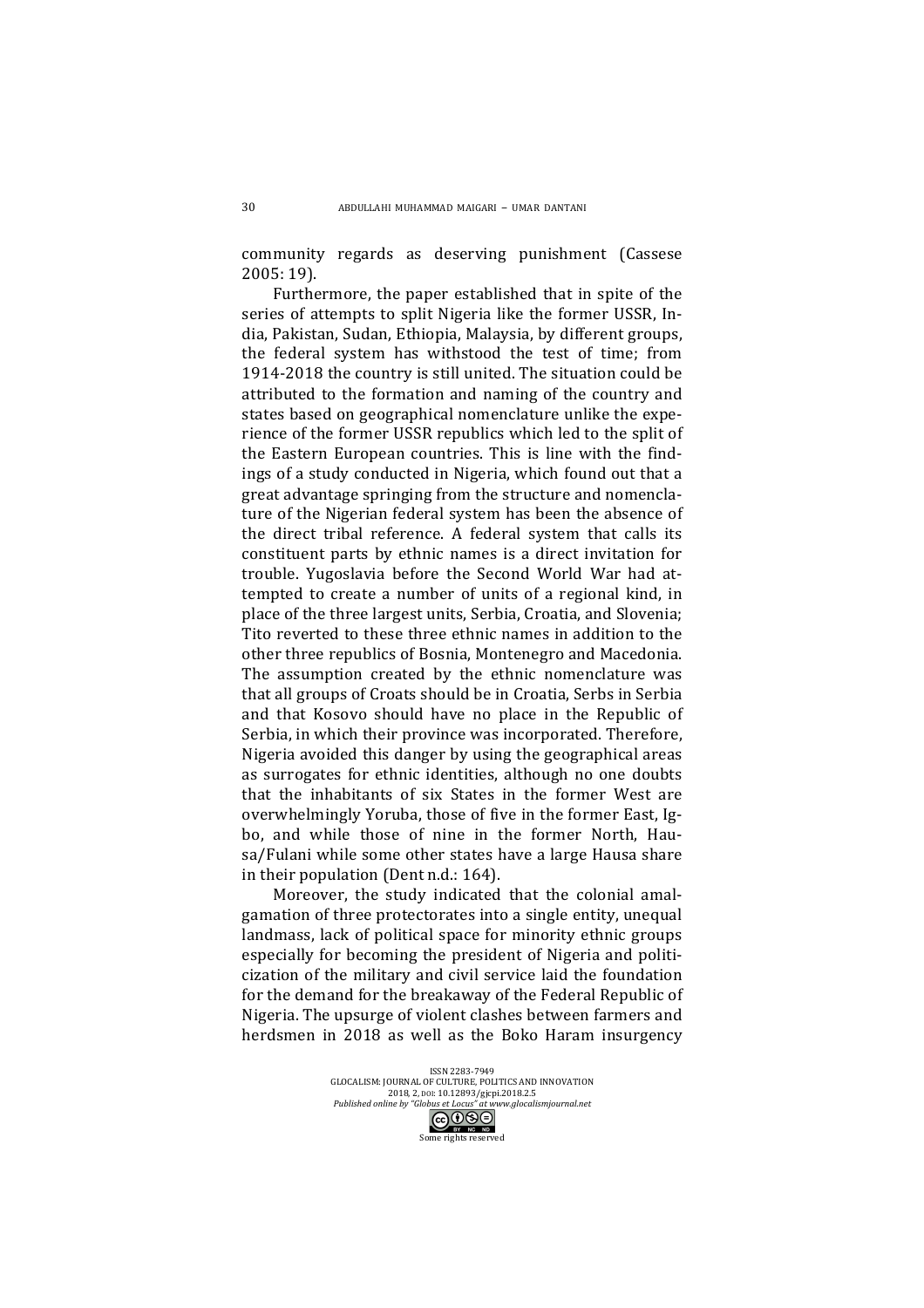has fuelled the unquenched flame for secession by different ethnic groups who are contented with the Nigerian federalism. Ethnicity, unequal colonial arrangements in sharing of geographical locations which merged people who historically lived separately on one hand and the insecurity challenges which are rooted in the North and spreads down to South on the other hand. These have received different religious interpretations and ethnic coloration which the separatists as a genuine reason for seeking self-determination because incompatible people could not live together. The most cited reason by the Independent People of Biafra (IPOB) is the gruesome attacks by alleged cattle herders on farmers and the rampaging killings by the Boko insurgents. It is the viewed as a systematic design to annihilate and exterminate ethnic groups that are predominantly Christians whose land is good for grazing animals and fertile for farming.

More so, based on the identified the challenges which federal states like Nigeria faced and the problems peculiar to Federal Republic of Nigeria in the past and present, it has shown that historical factors and associated with present political quest for power between the North and the South, insurgency, ethnic and communal violence formed the basis for the demands to end and dissolve the present federal structure in Nigeria by the people of Niger Delta, South-east and northern politicians from the opposition party seeking to capture power from the governing party in the 2019 General Elections. The simmering discontents from the colonial injustice have been exacerbated by trade liberalization in a globalized world, which provided the militants in the Niger Delta illegal market to sell the stolen crude oil. The money realized from stolen crude has used to purchase weapons to fight for separation from Nigeria.

Therefore, separatists in Nigeria have been complaining that they are marginalized by the past military regimes, which persist in a current democratic dispensation in resource allocations and State creations. Under this necessity, some of the people in the regions seeking for separation to access weapons, financial assistance from foreigners and Nigerians abroad, have contributed and assisted the militants and separatists to express or ventilate their economic,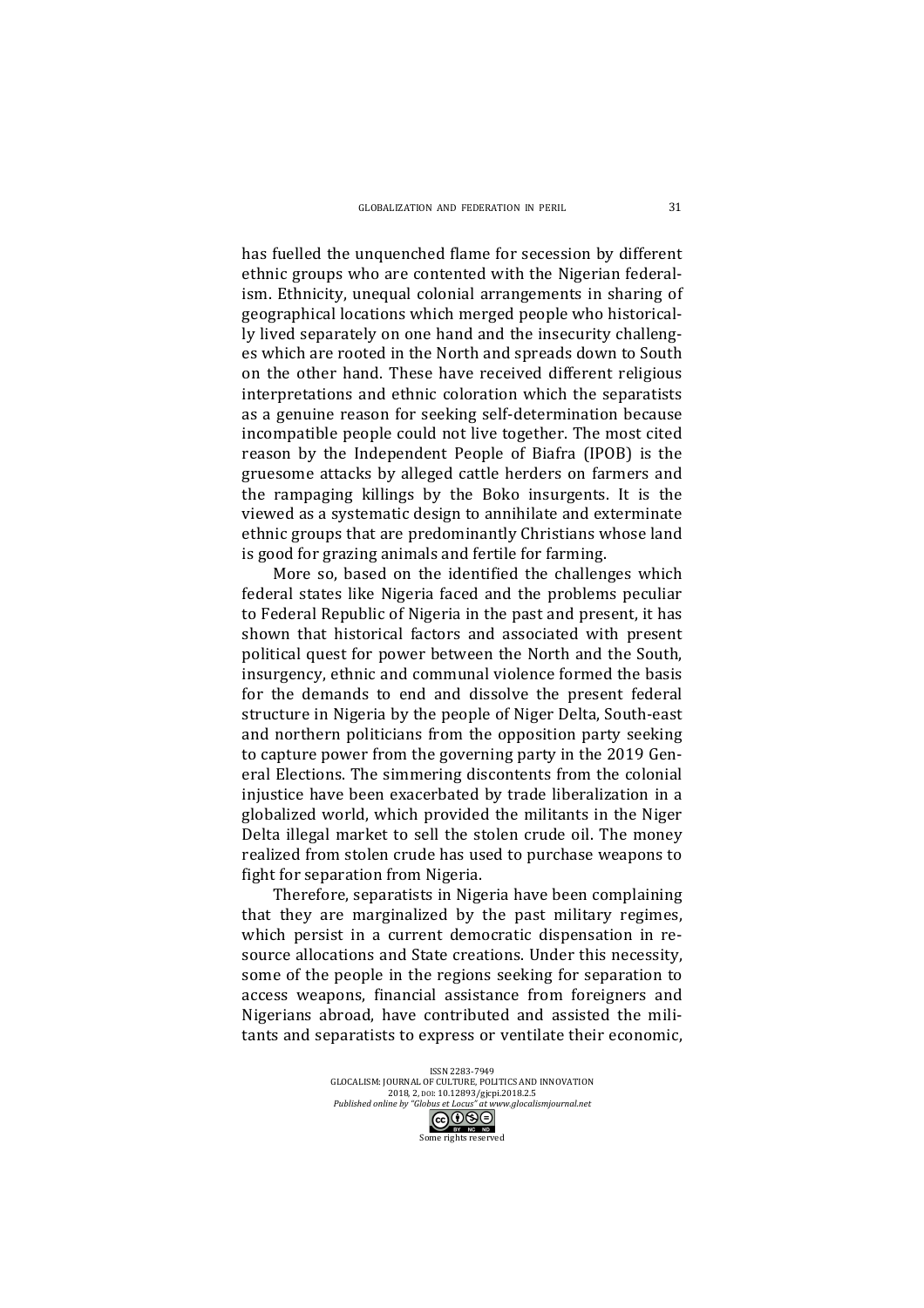political and religious grievances in a violent pattern. Therefore, the past and the present challenges are interwoven and interrelated which resulted in a complex of problems that portend danger for the continued existence of Nigeria as a united federal state. Another driver of the separation movement is the sharing of oil revenue by the Federal of Government to all the 36 States and Federal Capital Abuja. This is one of the major complaints of the Niger Delta People Volunteer Force and Movement for the Emancipation of Niger Delta (MEND). That is the oil money has been used to build the northern Nigeria, which contributes virtually nothing to the federation account and yet has the largest number of States, Local Government Areas and members of parliament. The problem comes from the overreliance of Nigerian government on one source of revenue oil and the oilproducing region of Niger Delta are left underdeveloped with destroyed ecosystem: unable to fish because of contaminated water and oil spillage, industrial waste and gas flaring from oil companies. In this regard, economic factors i.e. resource control, environmental and air pollution in the Niger Delta and political and ethnic grievances are intertwined and triggered the aggrieved people to seek for an independent country out of Nigeria.

### **CONCLUSION**

The architect of globalization domain in a federating states attempts to induce divisibility of diverse elements and groups that promote irksome attitudes for separatism. The phenomenon was earlier institutionalized under the ambit of colonial domination, which was an element of ancient globalization. The desire that captures the philosophy of colonization was to maximize profit margin of the codifiers through intensification of raw materials production, expansion of markets and conquest and annexation to expand their sphere of influence. The new wave of globalization, an international economic interchange permeates the globalized environment through the forces of trade liberalization, deregulation and information and communication technology.

> ISSN 2283-7949<br>GLOCALISM: JOURNAL OF CULTURE, POLITICS AND INNOVATION 2018, 2, pol: 10.12893/gjcpi.2018.2.5 *Published online by "Globus et Locus" at www.glocalismjournal.net*<br>  $\begin{array}{|c|c|}\n\hline\n\text{G}\bigodot\text{S}\ominus\n\end{array}$ me rights reserved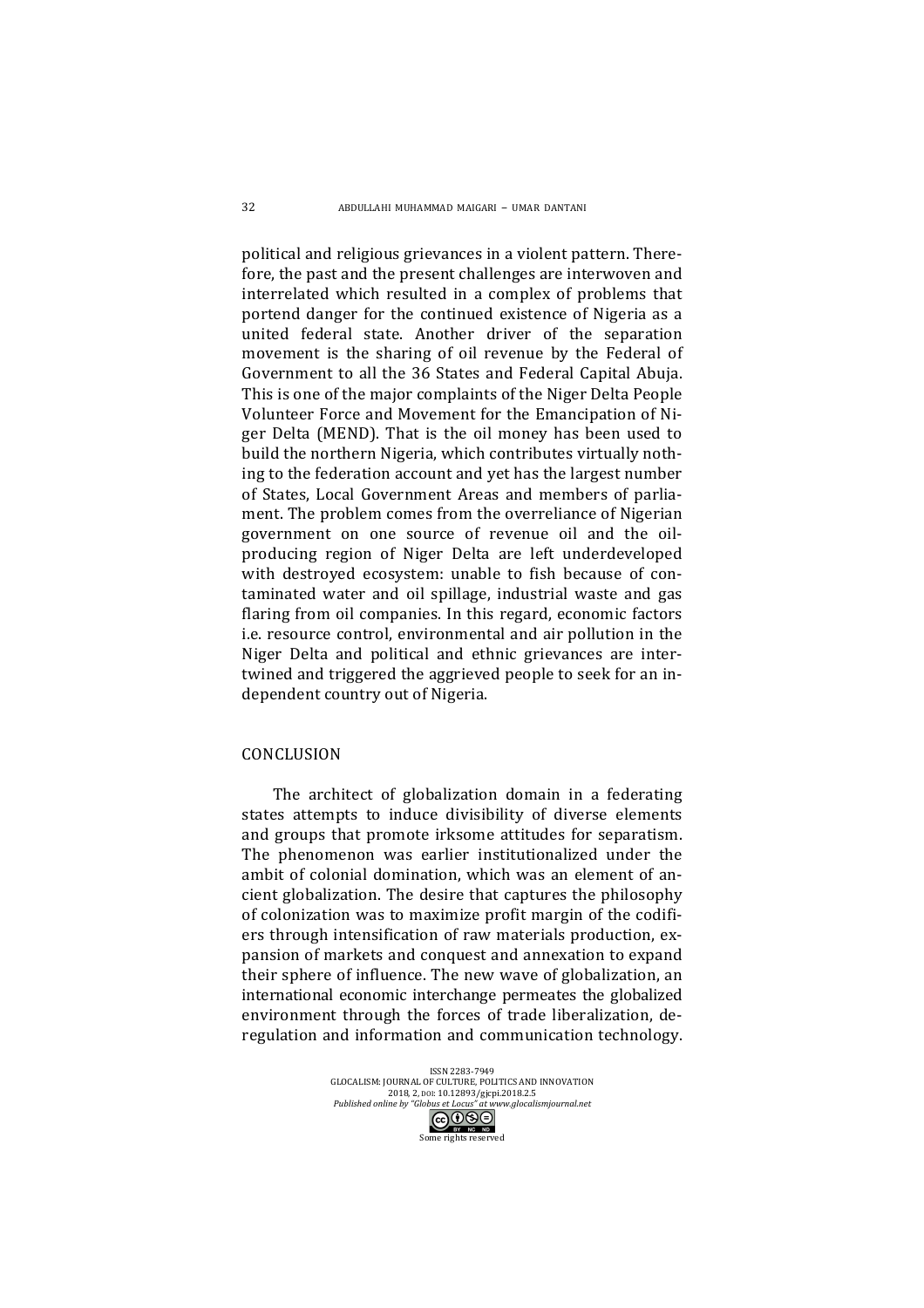Thus, the forces are entrenched in virtually most of the spectrum and tentacles of developed and developing states. The outcome becomes manifest when primordial sentiments are imbibed in contextualizing the efficacy of deregulation. Desire outcome of trade liberalization opens chances for the intrusion of goods and services but relatively negative small arms and light weapons are imported by insurgents to facilitate agitations for secessionist movements. The spread of information and communication technology has become veritable for messages transfer across the global village gave impetus to attitudinal demands of some classics to actualize their dream for agitations to secede. Relevant here is that some groups of agitators in federating states succeeded in breaking away but others like Nigeria although the demands echoes and re-echoes in the memories of insurgents the dream seems to be a fallacy. This is motivated by the ability of the state to develop tangible mechanisms of integrating the diverse elements into a united front.

Drawing from the findings and conclusion, the paper recommends that federal states that are facing threats of breakaway should address the inherited colonial problems of land disputes and amalgamation of incompatible people into a federated entity. A fair and acceptable method of sharing societal wealth accrue for natural resources should be initiated and implemented with all sense of sincerity. Similarly, ethnic, religious and regional considerations should be not the criteria for job recruitment, political appointment and winning an election. A proportional democracy should be adopted to give minority ethnic groups a sense of belonging in the governmental affairs of Nigeria. This would go a long way to assuage the feeling of marginalization and exclusion in the scheme of things by the central government. Government at all levels should be sincere and decisive handling security challenges through remodelling the entire security architecture in line with the international standards to enable the security operatives to handle insurgency and terrorism which is a new phenomenon in Nigeria. The government should explore dialogue and mediation as tools to address the perennial conflict between farmers and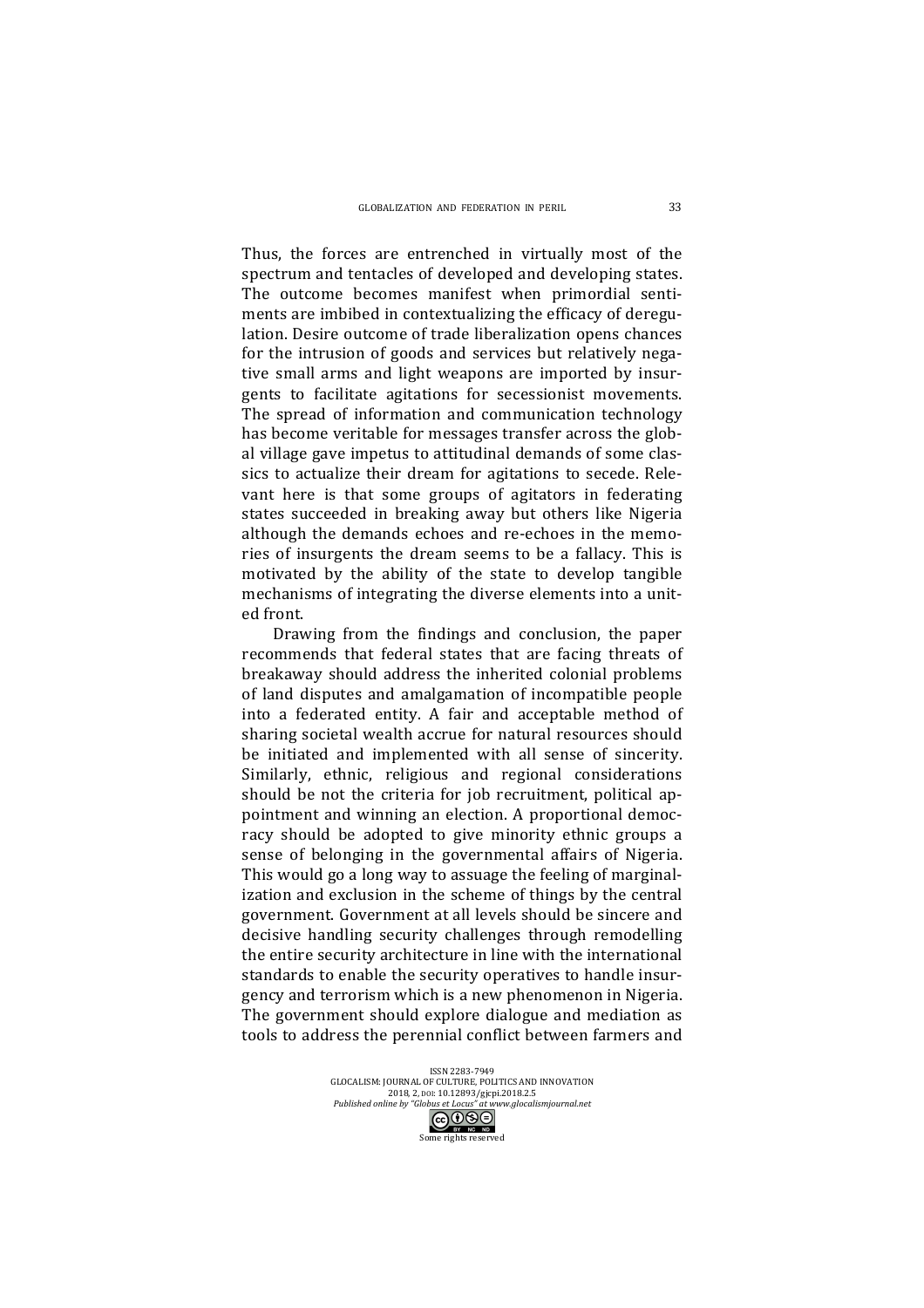herdsmen, as the conflict has started taking ethnic and religious dimensions in North Central Nigeria in order to forestall spillover to other unaffected parts of the country.

#### **REFERENCES**

E.E.O. Alemika (2013) (ed.), *The Impact of Organised Crime on Governance in West Africa* (Abuja Friedrich-Ebert-Stiftung, Regional Office).

A. Appadurai (2002), *Deep democracy*, in "Public Culture", 14, 1, 1-47.

G.K. Arora (2004), *Globalisation and the Reorganising Indian States: Retrospect and Prospects* (New Delhi: Bookwell).

J. Ayres (1999), *From the streets to the Internet*, in "Annals of the American Academy of Political and Social Sciences", 566, pp. 132-43.

N. Bamfo (2012), *The Menace of Secession in Africa and Why Governments Should Care: The Disparate Cases of Katanga, Biafra, South Sudan, and Azawad*, in "Global Journal of Human Social Science, Sociology Economics & Political Science", 12, 10, pp. 1-13.

A. Bagchi (2008), *Globalisation and Federalism: Uneasy Partners*, in "Political & Economic Weekly Journal", 43, 38.

S. Benhabib (2005), *Borders, Boundaries, and Citizenship*, in "Political Science and Politics", 38, 4, pp. 673-677.

M. Bieri (2014), *Separatism in the EU*, Center for Security Studies, http://www.css.ethz.ch/publications/pdfs/CSSAnalyse160-EN.pdf.

B.J. Bowyer (1975), *The Conciliation of Insurgency: The Sudanese Experience*, in "MilitaryAffairs", 39, pp. 105-114.

T.M. Breseeg (2004), *Balochistan Nationalism its origin and Development* (Karachi: Royal Book Company).

M. Burgess (2006), Federalism *and European Union: The building of Europe* (London: Routledge).

F. Calderon (2003) (ed.), *Es Sostenible la Globalización en America Latina*?, 2vols. (Santiago de Chile: Fondo de Cultura Economica).

T. Chawla, Aditya Goya (n.d.), *Voiceless Minorities in A Globalised World: Self-Determination to Rescue?* (Bhopal: National Law Institute University), pp. 1-19.

R.P. Clark (1981), *Language and politics in Spain's Basque provinces*, in "West European Studies", 4, 1, pp. 85-103.

S. Cassese (2005), *The Globalization of Law***,** paper presented at the Federico II University of Naples, and the lecture given on March 23, 2005 at the University of Rome "La Sapienza" to inaugurate the 2004-2005 academic year.

M. Castells (2009), *Communication Power* (New York: Oxford University Press).

W. Coleman, L. Pauly, D. Brydon (2008), *Globalization, Autonomy and Institutional Change,* in L. Pauly, W. Coleman (eds.), *Global Ordering, Institutions and Autonomy in a Changing World* (Vancouver: UBC Press).

C.K. Connoly (2013), *Independence in Europe: Secession, Sovereignty, and the European Union*, in "Duke Journal of Comparative and International Law", pp. 51-105.

R. Dayton (2015), *Separatism, Globalization, and the European Union*, in "The Jean Monnet/Robert Schuman Paper Series", 15, 1, pp. 1-10.

D. della Porta (2006), *Globalization from Below* (Minneapolis: University of Minnesota Press).

M. Dent (n.d.), *Nigeria: Federalism and Ethnic Rivalry* (Oxford: Oxford University Press), pp. 157-168.

EFA (2014), *About Us*, http://www.-f-a.org/about-us.

L.R. Basta Fleiner (2000), Minority and Legitimacy of a Federal State: An Outsider Perception of the Swiss Model, in L.R. Basta Fleiner and Th. Fleiner (eds.), *Federalism and Multiethnic States: The Case of Switzerland* (Basel, Geneva and Munich: Helbing & Lichtenhahn), pp. 75-102.

ISSN 2283-7949<br>GLOCALISM: JOURNAL OF CULTURE, POLITICS AND INNOVATION 2018, 2, pol: 10.12893/gjcpi.2018.2.5

*Published online by "Globus et Locus" at www.glocalismjournal.net*<br>  $\boxed{\mathbf{G}\mathbf{O}\mathbf{\mathbf{\odot}}\Theta}$ 

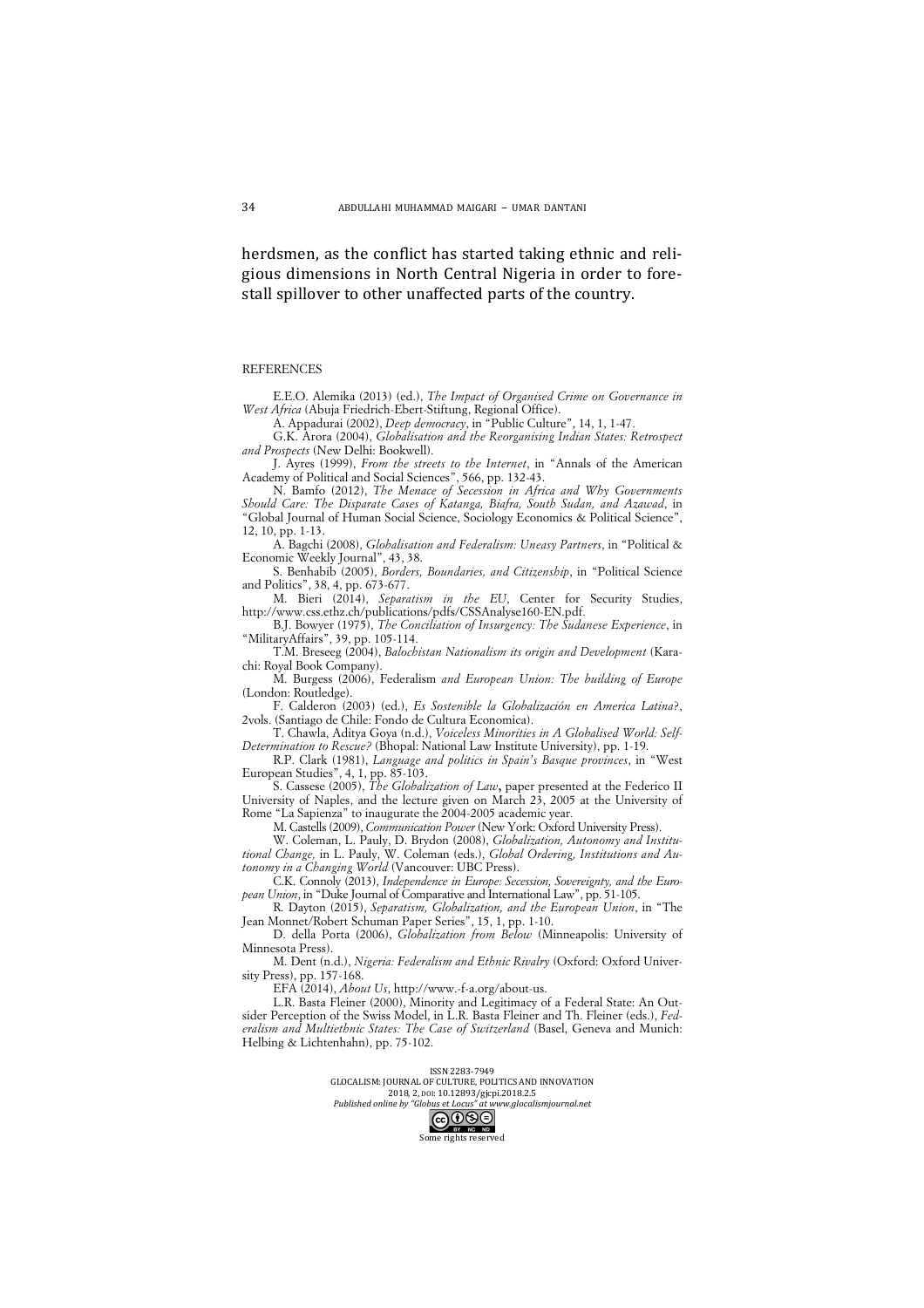T.M Franck (1968), *Why Federations Fail: An Inquiry into the Requisites for Successful Federalism* (London: University of London Press).

N. Haq (2006), *Balochsitan Disturbances: Causes and Response*, in "IPRI Journal", VI $\overline{2}$ .

Human Rights Watch (2012), *Country Summary: Nigeria*, http://www.hrw. org/sites/default/files/related\_material/nigeria\_2012.pdf.

M. Hardt, A. Negri (2004), *Multitude* (New York: Penguin).

P. Hirst, G. Thompson (1996), *Globalization in Question, The International economy and the Possibilities of Governance* (Cambridge, UK: Polity Press).

A. Idris (2013), *Identity, Citizenship, and Violence in Two Sudans* (New York: Palgrave).

M. U. Ikoh (2013), *Organised Crime in The Gulf of Guinea with a Focus on Nigeria*, in E.E.O. Alemika (ed.), *The Impact of Organised Crime on Governance in West Africa* (Abuja: Friedrich-Ebert-Stiftung, Regional Office).

International Crisis Group (2006), *Africa Report N°119, Nigeria's Faltering Federal Experiment*, http://www.crisisgroup.org/~/media/Files/africa /west-africa/Nigeri a/Nigerias%20Faltering%20 Federal%20Experiment.pdf.

D. Jacquin (n.d.), *Nationalism and Secession in the Horn of Africa: A Critique of the Ethnic Interpretation*, thesis Submitted for the PhD in International Relations, London School of Economies and Political Science University of London, pp 1-300.

B. Jones (2012), *Why is unity so important to Europe*?, http://www.cnn.com/ 2011/11/04/world/europe/european-unity-explainer.

R.O. Keohane, J.S. Nye (2000), *Globalization: What's New? What's Not? And So, What?*, in "Foreign Policy", pp. 104-118.

M.E. Keck, K. Sikkink (1998), *Activists beyond Borders: AdvocacyNetworks in International Politics* (Ithaca, NY: Cornell University Press).

N. Klein (2002), *Fences and Windows* (New York: Picador).

P. Knightley (1975), *The First Casualty* (New York: Harcourt Brace Jovanovitch).

S.D. Krasner (2009), *Think Again: Sovereignty*, http://foreignpolicy.com/ 2009/ 11/20/think-again-sovereignty.

W. Kymlicka (2006), *Finding Our Way: Rethinking Ethno-cultural Relations in Canada* (Toronto: Oxford University Press).

N. Loukacheva (2008), *Institutions of Arctic Ordering: The Cases of Greenland and Nunavut,* in L. Pauly, W. Coleman (eds.), *Global Ordering, Institutions and Autonomy in a Changing World* (Vancouver: UBC Press).

A. Melucci (1989*), Nomads of the Present* (London: Hutchinson Radius).

J.T. Mathews (1997), *Power Shift*, http://www.foreignaffairs.com/articles/ 5264 4/jessica-t-mathews/power-shift.

B. McNair (2011), *An Introduction to Political Communication*, fifth edition, (Oxon: Routledge).

P. Miret (2016), I*ndependence and Globalization. Tribune: Economist and member of the Economy Section of the National Catalan Assembly (ANC)*, in "Catalonia Today

A. Narlikar (2002), *The Politics of Participation*, in "The Round Table", 91.

M.J. Nicholson (2013), *South Sudan's Secession in Contemporary Africa*, a research report submitted to the Faculty of Management, University of the Witwatersrand, in 33 per cent fulfilment of the requirements for the degree of Master of Management in the field of Security.

O.S. Okojie (2013), *Between Secession and Federalism: The Independence of South Sudan and the Need for a Reconsidered Nigeria*, in "Global Business & Development Law Journal", 26, pp. 1-60.

B. O'Leary (2001), *An Iron Law of Nationalism and Federation? A neo-Diceyian Theory of the Necessity of a Federal Staatsvolk, and of Consociational Rescue*, in "Nations and Nationalism".

PIPS (2009), *Balochistan: Conflicts and Players* (Islamabad: PIPS).

R. Ray (1999), *Fields of Protest: Women's Movements in India* (Minneapolis, MN: University of Minnesota Press).

B.P.J. Reddy (1999), *Challenges of Diversity and Federalism in an Era of Globalisation*, International Conference on Federalism Mont-Tremblant, pp 1-18.

M. Riera (2001) (ed.), La *batalla de Genova* (Barcelona: El Viejo Topo).

ISSN 2283-7949<br>GLOCALISM: JOURNAL OF CULTURE, POLITICS AND INNOVATION 2018, 2, pol: 10.12893/gjcpi.2018.2.5 *Published online by "Globus et Locus" at www.glocalismjournal.net*<br>  $\bigodot \bigodot \bigodot \bigodot \bigodot$